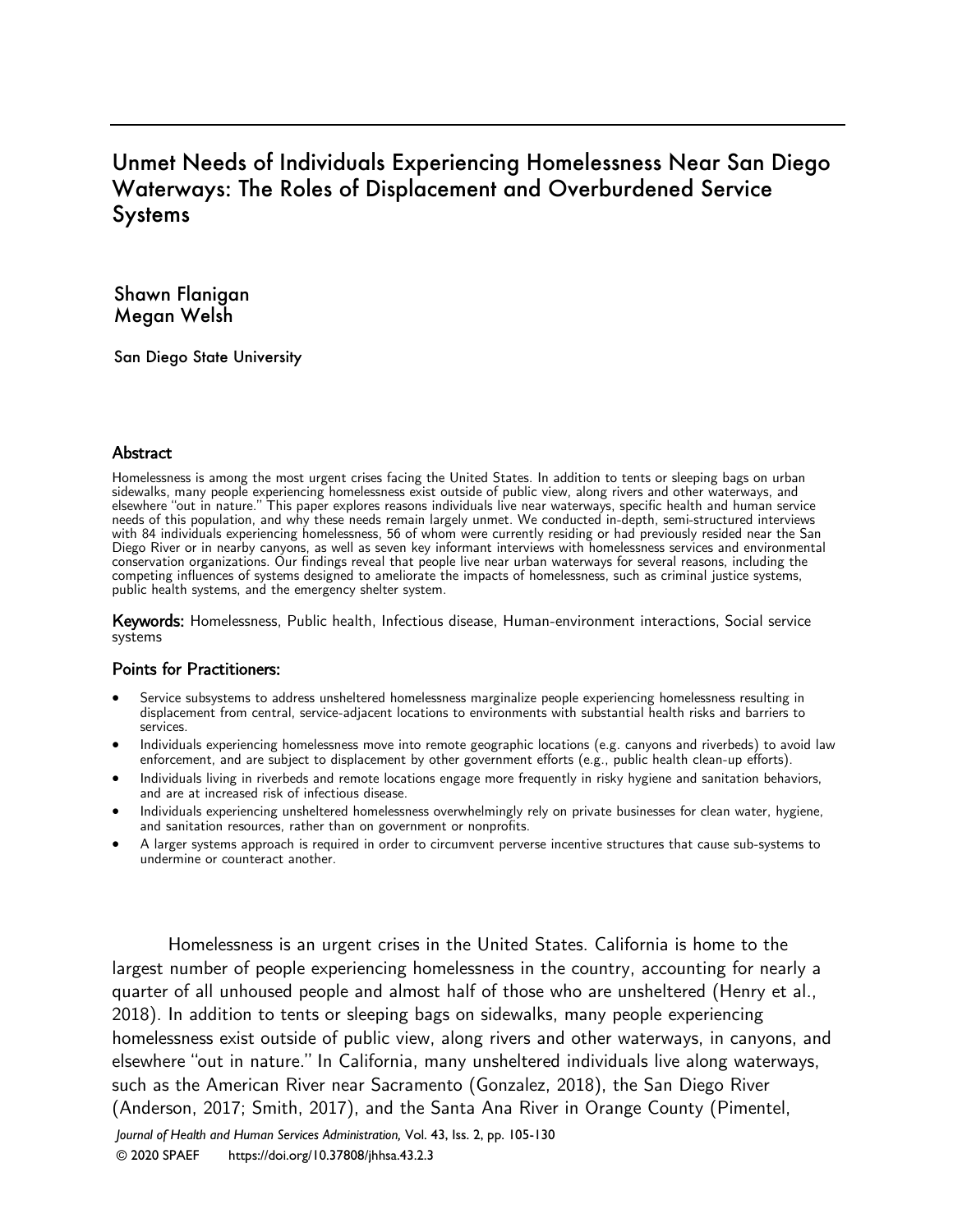2017). Little is known about the toll this takes on the people existing in this context, the natural environment, and public health overall.

This article is drawn from a broader study exploring the ways in which social and ecological systems interact when people experiencing homelessness live near waterways, the specific health and human service needs that unsheltered people identify, and how conflicting systems cause these needs to remain largely unmet. A broader set of systems questions was generated in collaboration with environmental engineering researchers: Are high levels of fecal contamination in the San Diego River related to the sanitation practices of individuals living in the riverbed, related to other infrastructure concerns (e.g. leaking sewer pipes that run adjacent to the river), or related to multiple factors? If homeless encampments have an impact on water quality, what practical solutions might ameliorate fecal contamination and other environmental impacts? Driven by these questions, this project took an inductive approach to understanding why some people experiencing homelessness live in waterways, and their sanitation and hygiene survival strategies once they are there.

In this article, we do not address the underlying environmental and water quality concerns, but present findings from the human subjects portion of the study. We draw on indepth, semi-structured interviews with 84 individuals experiencing homelessness, 56 of whom were currently residing near the San Diego River or in nearby canyons at the time of the interview, or who had at some point previously stayed along the river or in canyons. These interviews are complemented by interviews with seven staff members of local homelessness services and environmental conservation organizations. The findings reveal that unsheltered people live near urban waterways for a number of reasons, many of which are driven by the competing influences of systems designed to ameliorate the impacts of homelessness. These include criminal justice systems' criminalization of homelessness, displacement due to public health systems' cleanup efforts in downtown San Diego following a Hepatitis A outbreak, and a desire by some individuals to avoid the emergency shelter system.

As Miller and Page (2007) note, "Adaptive social systems are composed of interacting, thoughtful (but perhaps not brilliant) agents" (p. 3). As we analyzed our data, we found that some systems designed to address homelessness further marginalize people experiencing homelessness, making this population less accessible to other systems that provide assistance. The value of understanding system dynamics and applying complex system analysis has received some acknowledgement by scholars in the realm of homelessness (see for example Fowler et al., 2018, 2019) and in public health research more broadly (see for example Diez Roux, 2011, Luke & Stamatakis, 2012, Shiell et al., 2008). Our data-driven, inductive approach has illuminated the value of a systems-focused analysis. This article does not attempt to model complex systems at this early stage, but identifies the systems people experiencing homelessness view as impacting their day-to-day lives, and how these systems interact in a larger complex system. The perspectives of those who exist within these interacting systems contributes to future system analyses of the dynamics of health and homelessness. Our study also contributes to the very limited academic research that gives attention to the subpopulation of individuals experiencing homelessness who live in waterways (exceptions being DeMyers et al., 2017; DuVuono-Powell, 2013; Loftus-Farren, 2011; Palta et. al, 2016; Vickery, 2017), a group that is important due to its marginality, its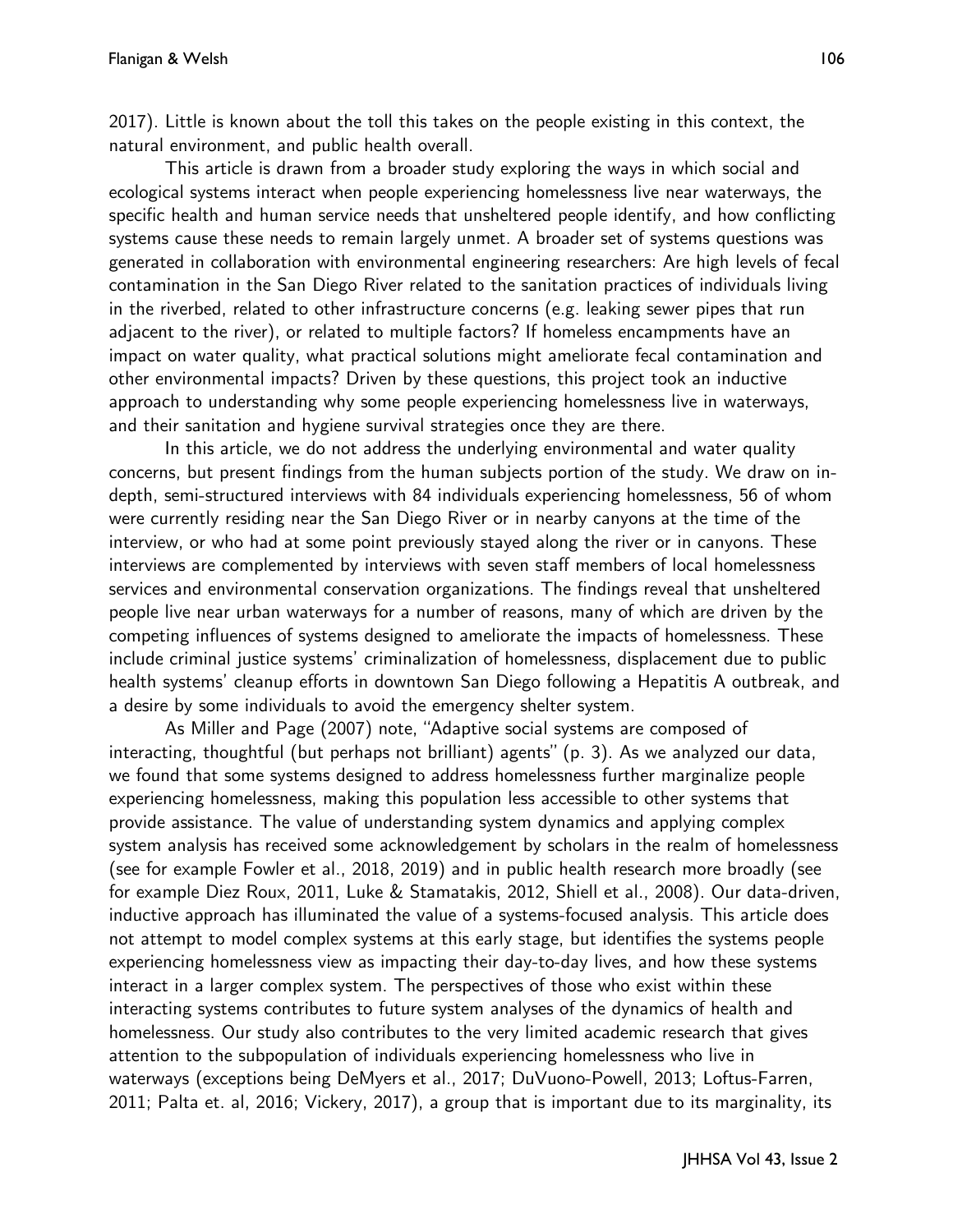environmental impacts, and its impacts on the broader health and safety of community residents (Given et al., 2006; Plummer, 2019; Soller, et al., 2017).

# Literature Review

# Homelessness in California

Homelessness is an ongoing social problem in the United States, although have varied over time (Bonds & Martin, 2016; DeVuono-Powell, 2013; Hopper, 2003; Kusmer, 2001). Economic causes of homelessness include a lack of affordable housing (Herring & Lutz, 2015) and lack of access to regular employment at a living wage (Bonds & Martin, 2016). These are made more complex by issues of substance dependence, mental illness, and corresponding health and social policy regimes (Martin, 2105; Bonds & Martin, 2016; Markowitz, 2006; National Coalition for the Homeless [NCH], 2009; Treatment Advocacy Center [TAC], 2016). Reduction of federal anti-poverty programs, destruction of and a decline in the building of low-income housing, and deinstitutionalization of the mentally ill all contributed to a rise in homelessness in recent decades (Dear & Wolch, 1987; DeVuono-Powell, 2013; Herring & Lutz, 2015; Markowitz, 2006; Murphy 2009; TAC, 2016, Zlotnick et al., 2013). A substantial reduction in government provision of affordable housing since the late 1970s has been accompanied by an exponential increase in provision of emergency shelters and specialized housing for people experiencing homelessness (Herring & Lutz, 2015). Among individuals experiencing homelessness, veterans, former foster youth, individuals with mental illness, individuals identifying as LGBTQ+, and formerly-incarcerated people are overrepresented (Call et al., 2019; DeVuono-Powell, 2013; Greenberg & Rosenheck, 2008; National Alliance to End Homelessness [NAEH], 2015; Schinka & Byrne, 2018; Shah et al., 2015; Szymkowiak & Montgomery, 2019; TAC, 2009; Zlotnick et al., 2013). The trauma of living on the streets also contributes to substance abuse and mental health concerns, making these issues both contributors to and symptoms of homelessness (DeVuono-Powell, 2013; Levy & O'Connell, 2004; NCH, 2017).

In California, homelessness is exacerbated by a crisis in housing affordability and availability: the state has 1.5 million fewer affordable housing units than are needed, and only one-third of the number of very low income units needed (Environmental Law Clinic [ELC] and Environmental Justice Coalition for Water [EJCW], 2018). Fifty-seven percent of renters in the San Diego region spent at least 30% of their income on rent in 2017, tenth on a list of most rent-burdened cities in the country (Levy, 2017). Like other California cities, San Diego frequently is named among the least affordable housing markets in the United States, leading the category in 2015 (Horn, 2015), and second on the list in 2016 (Cox, 2017). In 2015, in more than 93% of San Diego zip codes, fewer than 50% of households could qualify to buy a median priced home, marking the least affordability of any city in the study (Horn, 2015). As of May 2019, real estate industry researchers estimated that San Diegans need an income of about \$125,000 to purchase a home, with an average monthly payment of \$2,911 for a median priced single family home, costing \$620,000 (HSH, 2019).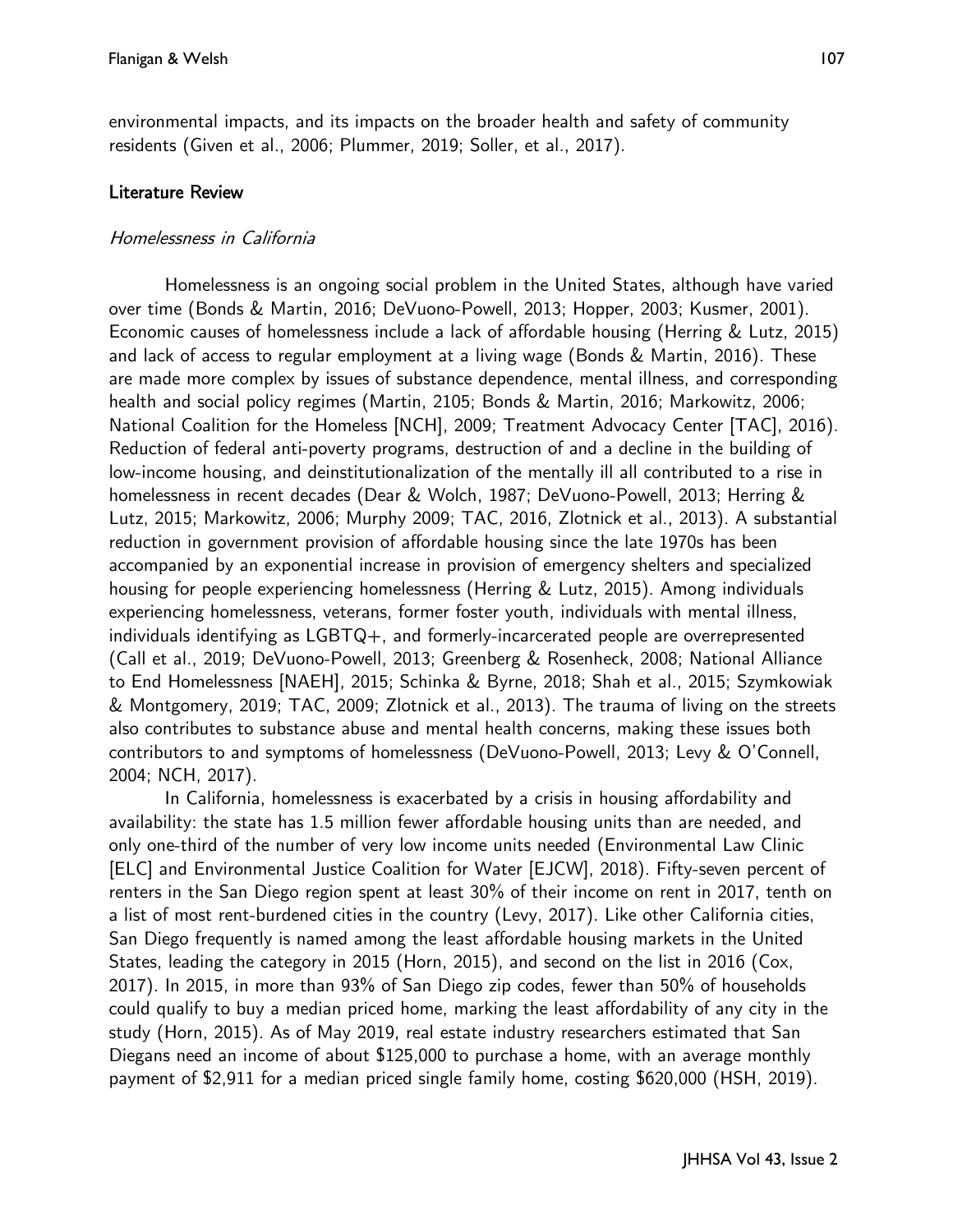In California, approximately 130,000 people are homeless, over 32,000 of whom are considered chronically homeless (NAEH, 2019). California has the highest proportion of unsheltered individuals in its homeless population, with 78% of individuals experiencing homeless staying in places not meant for sleeping, such as streets, vehicles, or parks (Housing and Urban Development [HUD], 2018). Far fewer shelter beds, only approximately 27,000, were available in the state in 2018, reflecting a shortage present in many U.S. cities (Eschenfelder, 2010). California's homelessness problem persists despite leading the country in the number of beds in permanent supportive housing, rapid rehousing, and transitional housing settings. California also leads the nation in key indicators of risk for homelessness, including the number of people living "doubled up" with family and friends (just over 571,000 individuals), and the number of people facing severe housing cost burden (nearly 823,000 individuals) (NAEH, 2019). San Diego City and County had the fourth highest number of total people experiencing homelessness in the United States in 2018 (NAEH, 2019). The annual point-in-time count in 2019 indicated just over 8,100 individuals experiencing homelessness living in San Diego County, with nearly 4,500 being unsheltered. Over 5,000 of these individuals were counted in the City of San Diego (Regional Task Force on the Homeless [RTFH], 2019b).

While homeless encampments are not a new phenomenon in the United States, for example being well documented during the Great Depression of the 1930s (Kusmer, 2001), only recently have encampments reemerged as part of the public's perception of the modern problem of homelessness (DeVuono-Powell, 2013; Loftus-Farren, 2011). Since the 1980s, smaller illegal encampments have become common in U.S. cities (Herring & Lutz, 2015). California has the dubious distinction of being a forerunner in encampment development, with encampments re-emerging in many cities following the Great Recession and amidst a crisis in affordable housing (Herring & Lutz, 2015; Loftus-Farren, 2011). The largest tent cities to form in the United States since the Great Depression are located in California, such as the American River tent city in Sacramento (NCH, 2010). Herring and Lutz (2015) show encampment growth is common in cities experiencing economic decline (e.g., Fresno) and in cities experiencing rapid economic growth and gentrification (e.g., San Francisco). Thus, homeless encampments are not only a product of economic decline, but also a product of increasing inequality in wealthier communities. Relatively little research focuses specifically on encampments in waterways (exceptions being DeVuono-Powell 2013; Palta et al., 2016), which are the focus of this study.

### Reasons Individuals Experiencing Homeless Live Near Waterways

DeVuono-Powell (2013) recounts that during her research, an outreach worker in the San Francisco Bay area told her, "Wherever there is water, there are encampments" (p. 16). There is limited research on homeless encampments in waterways; in fact, to our knowledge, only five academic studies exist (DeMyers et al., 2017; DuVuono-Powell, 2013; Palta et. al, 2016; Vickery, 2017). Only two of these studies use in-depth interview data from individuals experiencing homelessness (DuVuono-Powell, 2013; Vickery, 2017). We present that literature here, along with other information we can extrapolate to the river environment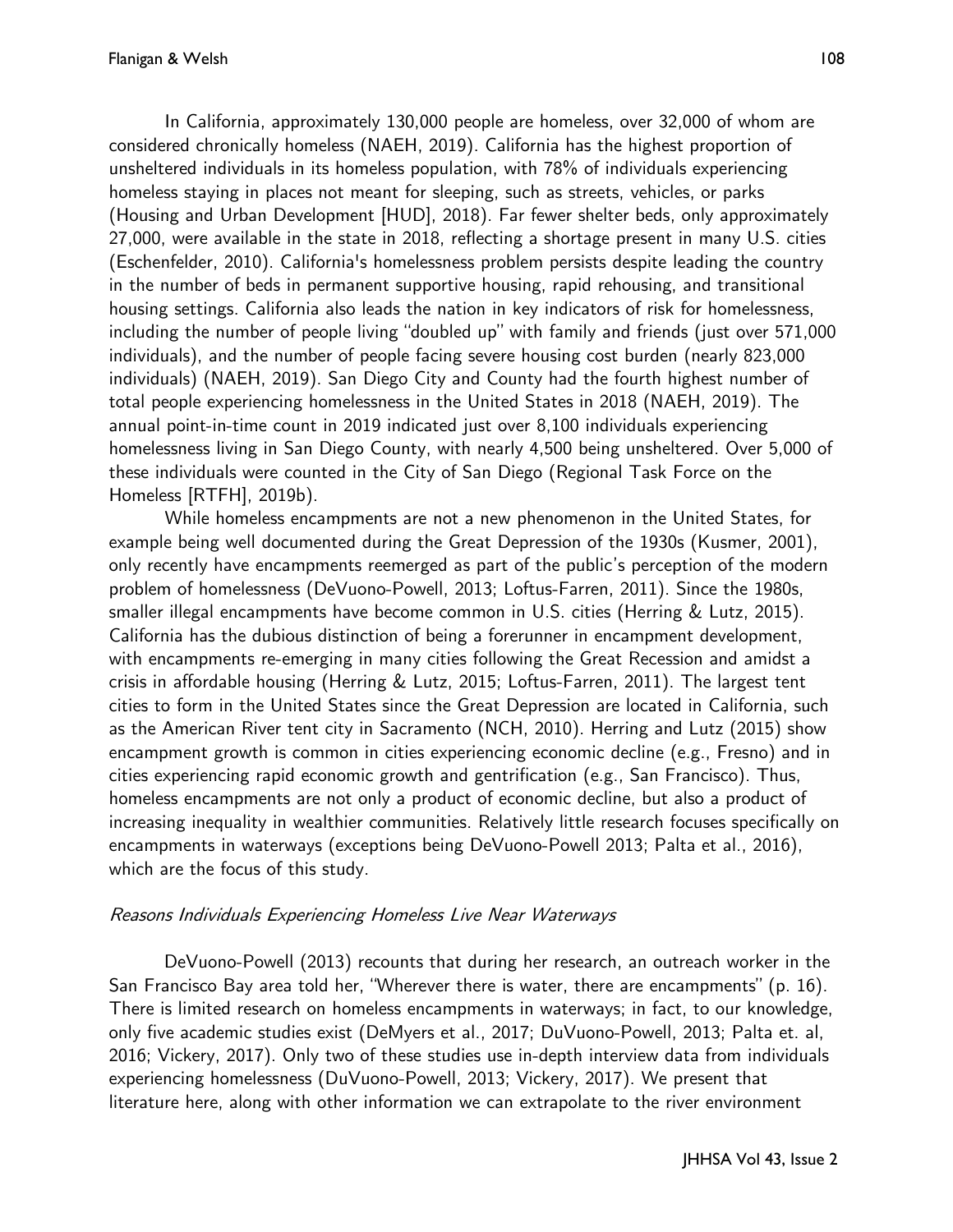based on studies of homeless encampments in non-riparian locations, and of individuals experiencing homelessness who engage in "rough sleeping."

Although the reasons why homeless encampments are located near waterways are relatively unexamined, it is likely due in part to the ecosystem services that river-adjacent environments provide (Palta et al., 2016). Ecosystem services are the goods and benefits the environment provides for human wellbeing (Palta et al., 2016). The scant research touching upon homelessness in waterways focuses on drier locations such as Arizona (DeMyers et al, 2017; Palta et al., 2016), California (DeVuono-Powell, 2013; NCH, 2010; Loftus-Farren, 2011), and Colorado (Vickery, 2017). This suggests that the ecosystem services provided by streams and rivers may be particularly valued in drier climates, where dense vegetation is not prevalent and shade and water access are coveted resources (Sanchez, 2011). Urban waterways can provide drinking water, opportunities for fishing, water for washing and cooking, and cooler, shaded areas (DeMyers et al., 2017; DeVuono-Powell, 2013; Palta et al., 2016; Sanchez, 2011). Some encampment residents also report enjoying the peaceful and calming effects of being near water, and the enjoyment of being surrounded by nature (DeMyers et al., 2017; DeVuono-Powell, 2013; Palta et al., 2016). Waterways and their associated vegetation conceal encampments from public view, and residents appreciate the sense of safety and privacy riverbeds afford (DeVuono-Powell, 2013; Palta et al., 2016).

Individuals experiencing homelessness are also pushed into waterways by legal systems and negative public opinion. Laws, regulations, and public attention serve to displace individuals experiencing homelessness from urban centers (DeVuono-Powell, 2013; Herring & Lutz, 2015). In many cities anti-camping ordinances, prohibitions on sleeping, storing ones' belongings on sidewalks or in parks, and prohibitions on cooking or sharing food in public make staying in urban centers increasingly difficult for individuals experiencing homelessness (Bonds & Martin, 2016; Herring & Lutz, 2015; Minnery & Greenhalgh, 2007; Mitchell & Heynen, 2009; Murphy, 2009; NLCHP, 2014; Palta et al., 2016). Policing activity drives individuals experiencing homelessness into less central locations (DeVuono-Powell, 2013; Herring & Lutz, 2015; Murphy, 2009; Stuart, 2014; Welsh & Abdel-Samad, 2018). Public opinion often demands that unhoused people be removed from public view lest they have negative impacts on local businesses or home values (Bonds & Martin, 2016). While camping in waterways is often technically prohibited, a lack of public attention to these public lands often makes enforcement less likely (Bonds & Martin, 2016; Palta et al., 2016). Knowledge of jurisdictional boundaries and perceptions of the degree of enforcement by different agencies influences choices regarding camp location (DeVuono-Powell, 2013; Herring & Lutz, 2015).

Living in waterways comes with specific health risks. In many urban waterways, water quality is poor enough that it is frequently unsafe for drinking, bathing, or other contact with human skin (Palta et al., 2016). Flooding poses a serious hazard to encampment residents, especially in drier areas where flash flooding following storms is common (DeVuono-Powell, 2013; Vickery, 2017). While waterways provide important shade and temperature regulating benefits, especially in hotter climates (Palta et al., 2016), encampment residents risk exposure to harmful poisonous plants, insect bites, and snake bites (Zlotnick et al., 2013). Distance from sources of safe drinking water and the need to haul drinking water into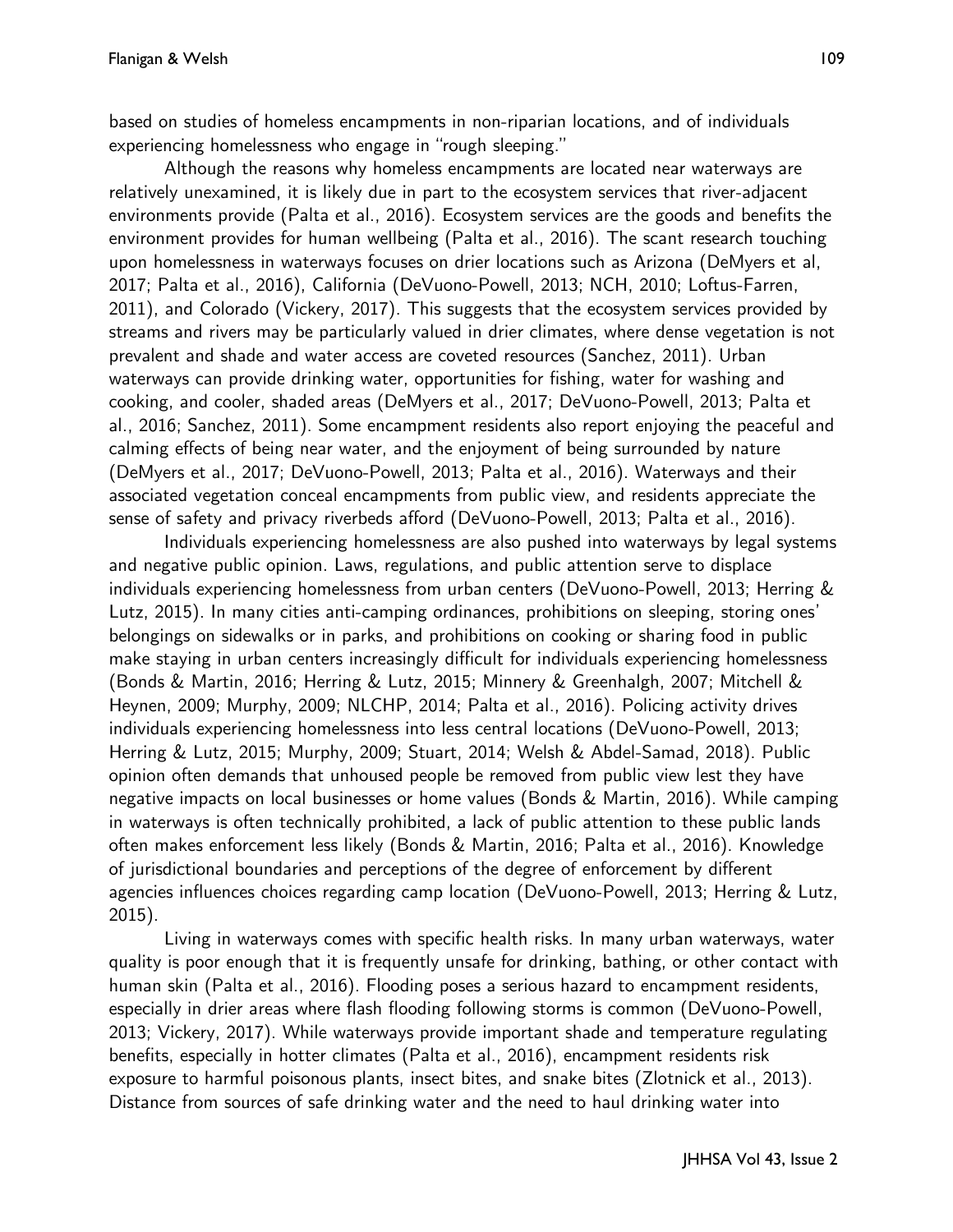riverbed encampments may heighten risk of dehydration (DeMyers et al., 2017). While hygiene and sanitation pose problems for many unhoused people, especially those who sleep outdoors (Leibler et al., 2017), there is an even lower level of access to sanitation facilities in riverbeds (DeMyers et al., 2017) which may increase risk of exposure to fecal matter that can spread diseases such as Hepatitis A and shigellosis. The comparatively remote location of many riverbed encampments may put individuals at increased risk for victimization. Individuals with severe mental illness often prefer to live in less central locations (TAC, 2009) but living in difficult-to-find locations is a known barrier to health care access. Health care services for the homeless typically use mobile strategies and outreach workers as a means of reaching individuals in out-of-the-way locations (Zlotnick et al., 2013), as our data show, many service providers lack the resources to engage river dwelling populations.

### Homelessness and Housing Strategies

Responsibility for dealing with issues associated with homelessness typically lies with local governments and not-for-profit organizations (DeVuono-Powell, 2013; Murphy, 2009). Services at the local level allows for greater variation and experimentation in addressing homelessness (Murphy, 2009), and local governments have piloted a variety of strategies. Homelessness is costly for cities, and research suggests that effective prevention efforts would be less expensive than interventions after individuals become homeless (Gubits et al., 2016).

Local governments have addressed housing insecurity through use of single occupancy hotel rooms (see for examples Garcia, 2017; Murphy 2009), and legally sanctioned (or at least tolerated) tent cities (see Herring & Lutz, 2015; Loftus-Farren, 2011; NCH, 2010; Sparks, 2012). Rapid re-housing programs provide crisis intervention to minimize the amount of time a person experiences homelessness, typically providing housing search services and short-term assistance with rent and deposit costs (Gubits et al., 2013). Permanent supportive housing is gaining rapidly in prevalence as a strategy for addressing homelessness (NAEH, 2019). Supportive housing, sometimes called transitional housing, offers services such as physical and mental health services, life skills and financial management support, and opportunities for education and employment (Gubits et al., 2013). Housing subsidies (housing choice vouchers), provide funding to rent housing on the private rental market, but typically do not provide any additional support.

# The Primacy of Emergency Shelters

Emergency shelter provision remains a primary tool for addressing homelessness in many localities (Herring & Lutz 2015; Murphy 2009; NAEH, 2019). Shelters vary widely in the associated services provided; in many cases they provide only shelter – a roof and mat or bed – and may lack even meal provision (Murphy, 2009). Others provide a comprehensive array of health services and supports (Schaner, 2007). Chronic shelter bed shortages are ubiquitous in many U.S. cities (Herring & Lutz, 2015; Murphy, 2009; Eschenfelder, 2010). In California, in 2018, there were only sufficient shelter beds to serve about 21% of individuals experiencing homelessness in the state (NAEH, 2019).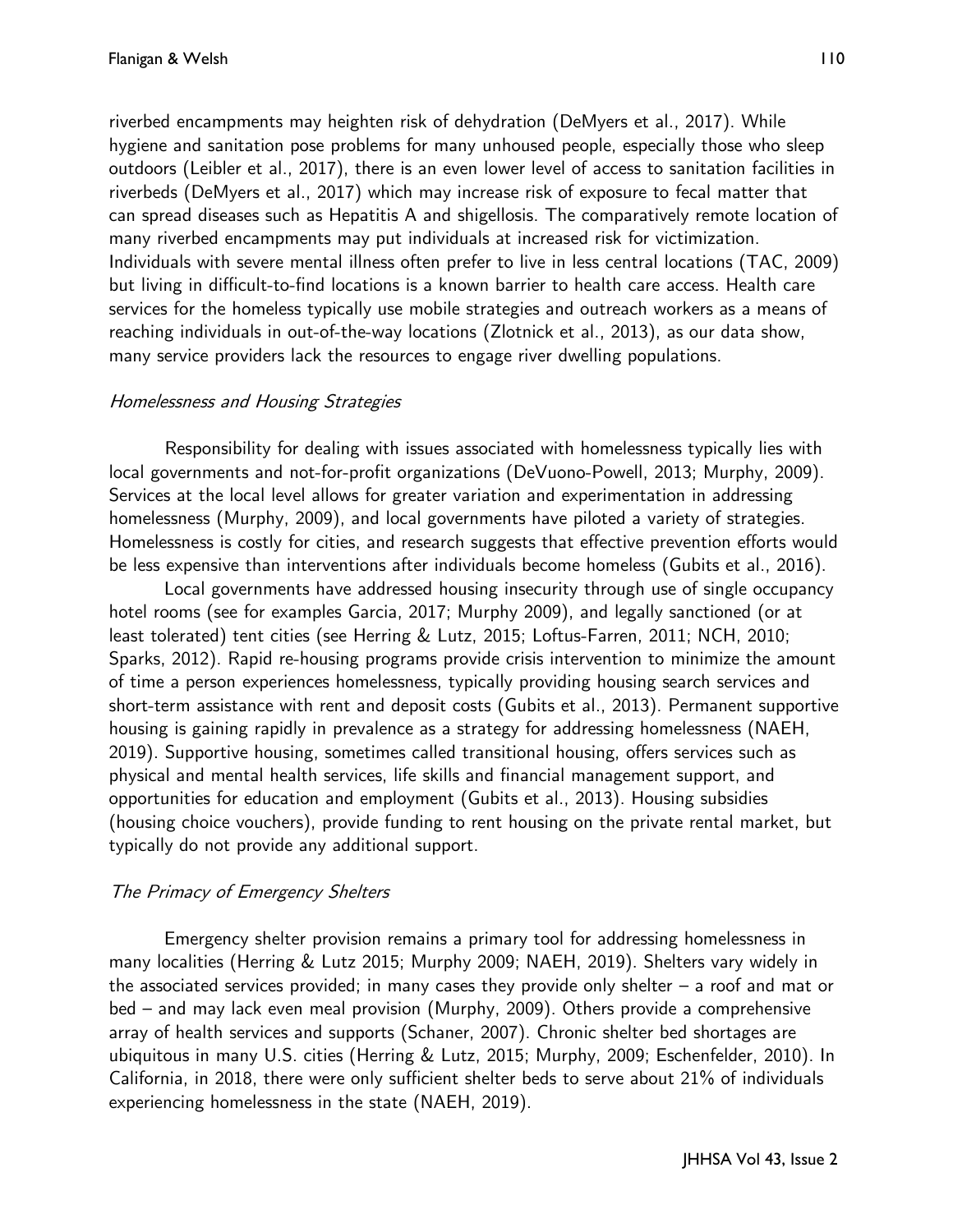Even when beds are available, shelters are not a desirable choice for many people. Shelters have a wide variation in the provision of meals, training of staff, and other baseline indicators of quality (Murphy, 2009). Numerous individuals experiencing homelessness believe shelters to be unsafe sites of violence and victimization (DeVuono-Powell, 2013; Herring & Lutz, 2015; Murphy, 2009; Palta et al., 2016). Shelters are often reported as sites of drug use, a deterrent for those who are struggling with addiction and trying to "get clean" (DeVuono-Powell, 2013; Murphy, 2009). Shelters can be crowded and loud, an obstacle for many suffering from mental illness who may find such settings overwhelming (Murphy, 2009).

Further, shelters often are segregated by sex and do not permit pets, requiring people to separate from their partner or a beloved animal who provides emotional support (DeVuono-Powell, 2013; Herring & Lutz, 2015; NCH, 2010). Shelters often lack privacy and secure storage space and are perceived to have excessive rules (DeVuono-Powell 2013, Herring & Lutz, 2015; NCH, 2010; Palta et al., 2016). Despite the negative perceptions of shelters, research indicates some beneficial impacts of staying in shelters that provide comprehensive services, such as improved health status and greater health insurance enrollment rates (Schanzer et al., 2007).

### Health Needs of Unsheltered Individuals

It is well established that the experience of homelessness harms health. Pre-existing health concerns contribute to homelessness (Levy & O'Connell, 2004; Schanzer et al., 2007; Schinka & Byrne, 2018; Zlotnick et al., 2013), and health conditions can be caused or exacerbated by homelessness (American Psychological Association [APA], n.d.; Bourgois & Schonberg, 2009; Kidder et al., 2007; Levy & O'Connell, 2004; O'Connell et al., 2010; Schanzer et al., 2007; Schinka & Byrne, 2018; Zlotnick et al., 2013). Stated simply, housing matters. In a longitudinal study, individuals experiencing homelessness observed a significant decrease in rates of high blood pressure upon finding stable housing (Schanzer et al., 2007).

Many individuals may also suffer from eight to nine simultaneous medical conditions (Levy & O'Connell, 2004). Unhoused people are admitted to the hospital five times more often than people with permanent housing, and have longer hospital stays (Schanzer et al., 2007). People experiencing homelessness have an increased risk for early death (Levy & O'Connell, 2004; O'Connell et al., 2010), with an average lifespan of less than 45 years (Levy & O'Connell, 2004). The experience of homelessness itself accelerates the effects of aging on chronic diseases typically found in people twenty years older (Brown et al., 2013; Brown et al., 2017; Schinka & Byrne, 2018). "Rough sleepers" who avoid the shelter system are more likely to seek only emergency care, and in one study had a mortality rate of 40% (O'Connell et al., 2010; see also Bourgois & Schonberg, 2009).

Mental health, trauma and victimization, and substance abuse are well-documented challenges among individuals experiencing homelessness. It is estimated that one in three (Markowitz, 2006; TAC, 2009) to one in four (Martin, 2015; NCH, 2009) unhoused people in the United States suffer from severe mental illness, compared to 6% of the general population (NCH, 2009). Mental illness can be both a cause of homelessness (Markowitz,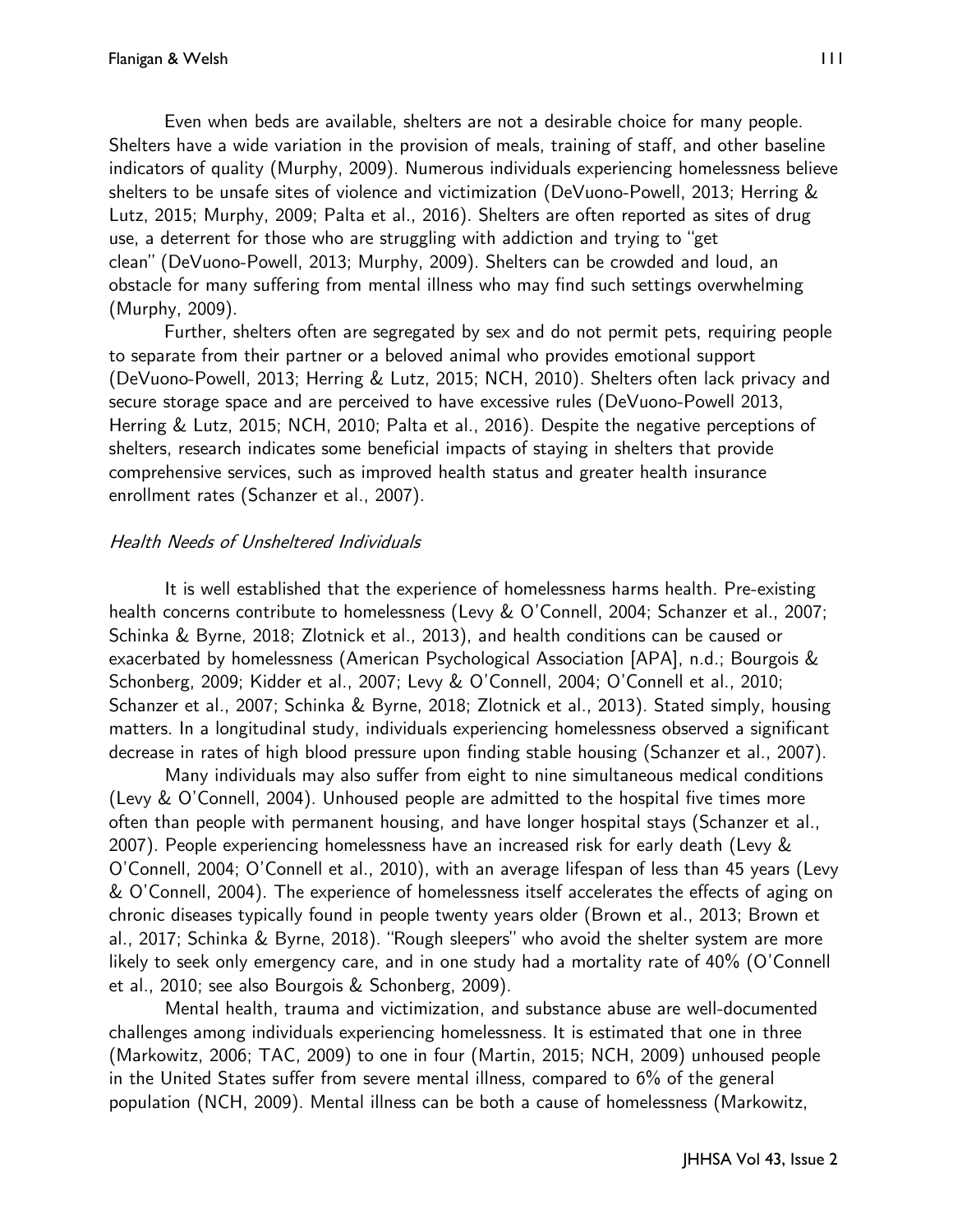2006; Martin, 2015; NCH 2009), and a consequence of the stress of homelessness (Levy and O'Connor, 2004). Similarly, experiences of trauma, sexual abuse, violence, combat exposure, military sexual trauma, and victimization increase the likelihood of homelessness (Bourgois & Schonberg, 2009; Huey, 2016; Schinka & Byrne, 2018; Zlotnick et al., 2013; Szymkowiak & Montgomery, 2019). Unhoused people are commonly victims of random violence (Levy & O'Connell, 2004; O'Connell et al., 2010), and Levy & O'Connell (2004) indicate that more than half of women experiencing homelessness have been sexually assaulted.

Use of alcohol and street drugs, are higher among individuals experiencing homelessness than the general population (Didenko & Pankratz, 2007; Kidder et al., 2007; NCH, 2017; Schanzer et al., 2007). As many as one in three individuals experiencing homelessness struggle with drug and alcohol abuse (NCH, 2017; Polcin, 2015). While problems with substance use can be causes of homelessness, substance use is also a common coping mechanism for dealing with the stress of homelessness (Didenko & Pankratz, 2007; Levy &O'Connell, 2004; NCH, 2017; Polcin, 2015).

### Challenges of Sanitation and Hygiene

People experiencing homelessness live with the daily challenge of accessing sanitation and hygiene services (Leibler et al., 2017). In California, access to water and sanitation for unsheltered people is worse than the levels required internationally for refugee camps (ELC & EJCW, 2018). This lack of access compounds poor hygiene practices that are common among people living with mental illness and substance abuse.

Hygiene is well known to reduce risk of infectious disease and promote good mental and physical health (Leibler et al., 2017). The health risks of poor hygiene are numerous. In addition to sometimes deadly consequences from parasites and bacterial infections (Levy & O'Connell, 2004; O'Connell et al., 2010; Zlotnick et al., 2013), many individuals experiencing unsheltered homelessness at least occasionally engage in open defecation due to a lack of bathroom access (ELC & EJCW, 2018; Murphy 2019). Open defecation and an inability to wash hands afterward pose serious risks of communicable disease. Unsheltered people live in conditions that put them at risk for diarrheal illnesses more common in the developing world (Leibler et al., 2017). San Diego made national news for a Hepatitis A outbreak in the homeless population in 2017 (see, for example San Diego Health and Human Services [SDHHS], n.d.; Call et al., 2019), and responded with temporary deployment of portable toilets and handwashing stations (which have since been removed – see Murphy, 2019; Call et al., 2019), in addition to vaccination efforts. Similar Hepatitis A outbreaks occurred among unsheltered homeless in Los Angeles and Santa Cruz County. In spite of unsheltered individuals experiencing making up only 0.003% of the population of California, during the outbreaks in these three locations, more than 50% of those infected were experiencing unsheltered homelessness, and 71% of those who died were experiencing unsheltered homelessness (ELC & EJCW, 2018).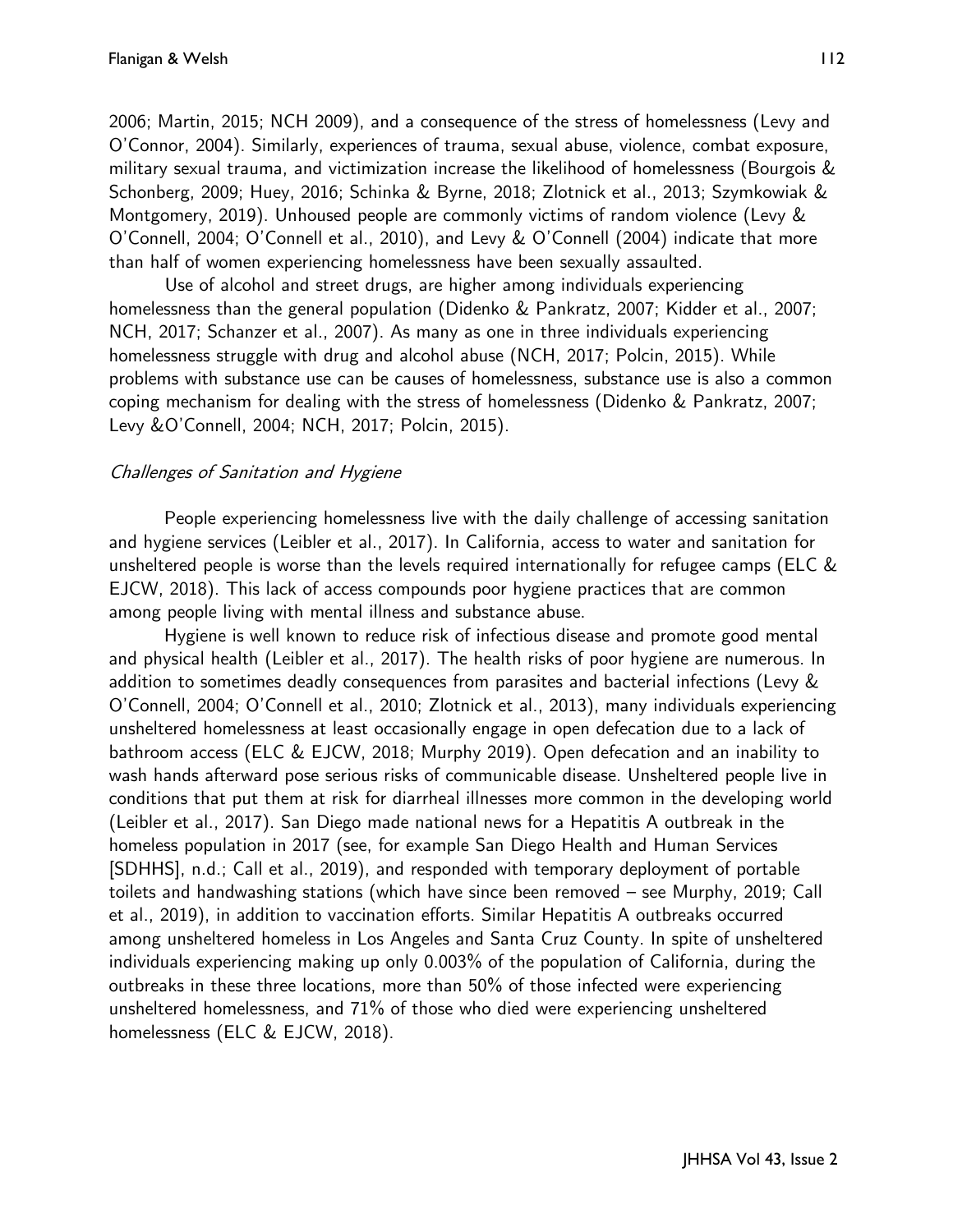#### Accessing Health and Human Services

Bureaucratic procedures and complex and confusing processes make interacting with agencies challenging for many vulnerable populations (Brodkin & Maimundar, 2010; Soss, 2002), including individuals experiencing homelessness (Alden, 2015a, 2015b; Murphy, 2009). Lack of a physical address or identification documents complicates intake processes (Zlotnick et al., 2013). Different perceptions of time, and the labor-intensive process of process of accomplishing basic tasks of survival, can interfere with individuals' ability to interact effectively with providers, for example by keeping appointments with caseworkers and health care providers (DeVuono-Powell, 2013; Kidder et al., 2007; Levy & O'Connell, 2004; O'Connell et al., 2010; Zlotnick et al., 2013). Lack of a physical home makes self-care and treatment adherence challenging, presenting barriers to storing medications appropriately or taking medications on time (Kidder et al., 2007; Kushel et al., 2001; Zlotnick et al., 2013). Individuals experiencing homelessness also lack family and social networks to rely on (Levy & O'Connell, 2004; Martin, 2015).

Physical location including NIMBY (not in my backyard) movements increasingly push individuals experiencing homelessness – as well as service providers – to less accessible parts of local communities (Bonds & Martin, 2016). Difficult to access locations for doctors and clinics make the emergency room a primary health care provider (Schanzer et al., 2007; Zlotnick et al., 2013), despite clear long-term cost savings compared to primary care in clinic -based settings (Fertig et al., 2012). Healthcare for homeless (HCH) projects and health respite care programs (Levy & O'Connell 2004, O'Connell et al., 2010), and supportive housing programs (NCH, 2009) use multidisciplinary approaches to serving those in need and with positive outcomes. Developing trust and relationships with individuals experiencing homelessness is key, along with broad collaborative networks to offer a one-stop shop for services (Levy & O'Connell, 2004; O'Connell et al., 2010; Zlotnick et al., 2013).

Nonetheless, service providers find themselves faced with a distrustful population, often interested in avoiding institutions (Levy & O'Connell, 2004; Zlotnick et al., 2013). Health care systems are not currently designed to address the intensive needs of individuals experiencing homelessness (Levy & O'Connell, 2004). In healthcare settings, many face apathy, discrimination, and disrespect (Bourgois & Schonberg, 2009; Clochesy et al., 2015; Zlotnick et al., 2013). The sum result of these experiences is a reluctance to seek services until problems become emergencies (Bourgois & Schonberg, 2009; Levy & O'Connell, 2004; Zlotnick et al., 2013).

#### Method

The analysis presented here draws on data from 91 in-depth, semi-structured interviews with 84 individuals, seven of whom completed the interview on two occasions. $<sup>1</sup>$ </sup>

 $<sup>1</sup>$  Due to privacy as well as ethical concerns, we did not attempt to eliminate repeat interviewees between the Fall and</sup> Spring waves of data collection. This project was approved by the authors' university's Institutional Review Board, and all privacy protections were rigorously maintained. All data collected were anonymous. To track repeat interviewees, we asked a question at the beginning of the Spring wave of interviews about whether the participant had done a similar interview in the past.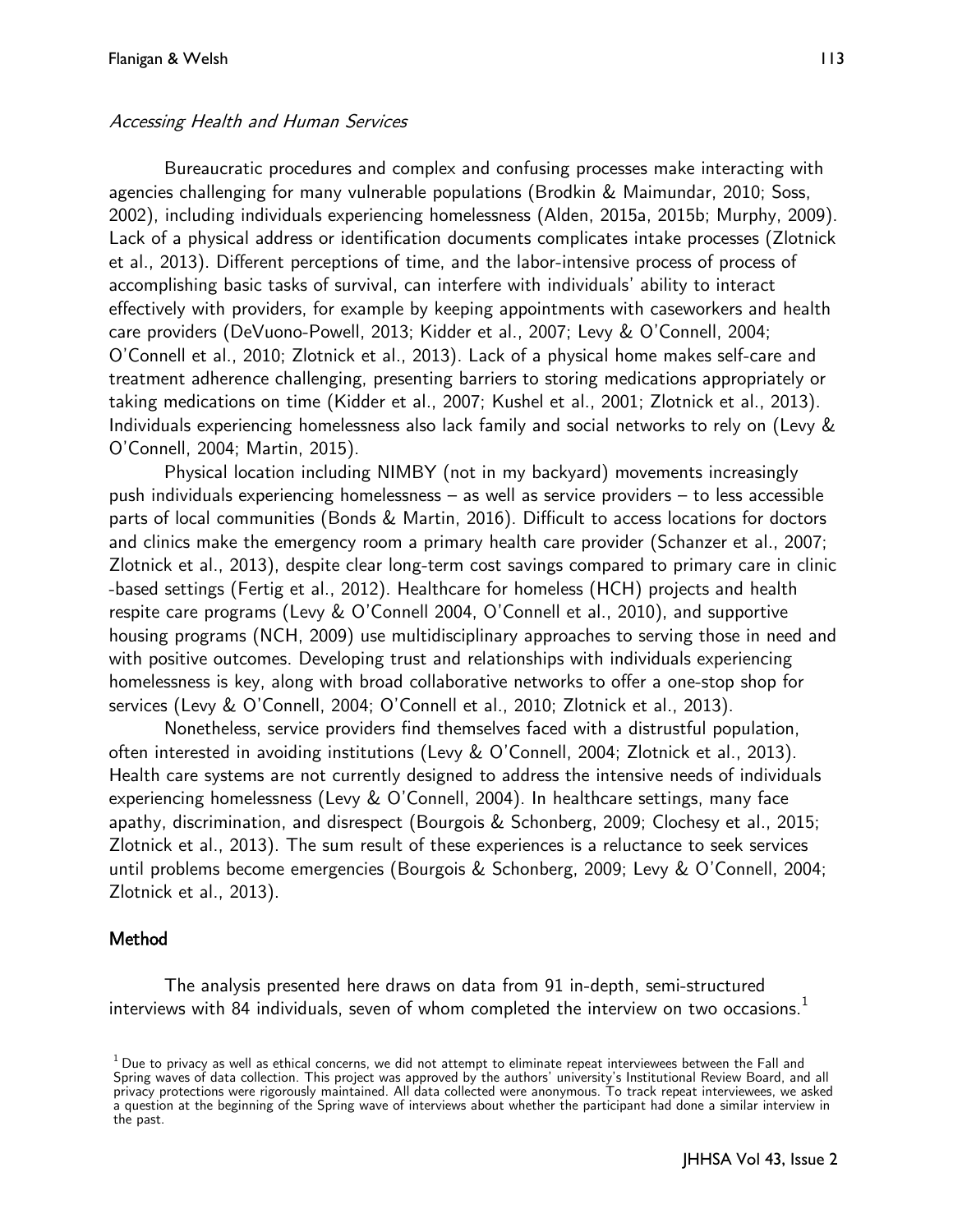Fifty-three (63%) interview participants were currently residing near the San Diego River at the time of the interview, or had at some point previously stayed along the river. Interviews were conducted in October/November 2018 and April 2019.

Prior to conducting these two waves of interviews, we conducted informational interviews with seven staff members of local homelessness services and environmental conservation organizations. These interviewees were selected by first reviewing all known homelessness services organizations in the area, and the scope and geographic reach of their services. After culling organizations from the list that clearly did not regularly provide services to individuals living in riverbeds or canyons (e.g. shelters providing only in-house services, or stationary health clinics far from the river), we compiled a list of twenty organizations that appeared to have some interaction with individuals living in the riverbed. After reaching out to contacts at each of these organizations, seven indicated they could offer some information.

The San Diego River Park Foundation (SDRPF) is an environmental organization that, among other community engagement, education, and advocacy activities, maps the presence and types of trash – including trash related to encampments – along the San Diego River (SDRPF, 2019). We used the SDRPF's trash maps to inform our recruitment approach and the location of our interviews with unsheltered people.

In line with best practices for qualitative research with marginalized populations (see Abrams, 2010), we used purposive/convenience sampling and passive recruitment techniques. Flyers advertising the study were posted at locations along the river near where SDRPF's data indicated people had recently been staying. We also left flyers on cars and RVs at locations known to be frequented by people experiencing homelessness. The flyer included a phone number for potential participants to express interest in the study. All interviews were held at a public library that is close to a section of the San Diego River that we knew from the SDRPF's trash maps is frequently a place where unsheltered people stay. This location also has ample free parking and is convenient to public transit lines that run parallel to the river, and thus we believed it would be accessible to people staying at other points along the river as well as to people staying in cars or RVs. Lastly, we note that in San Diego, as in other major cities, public libraries are a popular daytime refuge – people can charge their cell phones, use the bathroom facilities, and access the internet, along with the many other resources that libraries offer (see, for example, Nonko, 2019).

The structured interview guide we used contains questions about: a) recent contact with homelessness outreach providers, police, and environmental cleanup organizations; b) water access and usage; c) basic hygiene and sanitation practices; d) health; and e) length of homelessness and basic demographics. The interviews took 30-45 minutes to complete, and participants were offered a \$20 McDonald's or Target gift card, or public transit day pass. On each day of interviews, we set a table up outside of the library as a gathering place for potential participants, where we offered bottled water, hygiene products such as hand sanitizer, wipes, toothbrushes, and razors, and dog treats.

Interviews were conducted by pairs of trained student interviewers (see Welsh, 2018, for a more detailed description of the training that students receive). The authors served as lead interviews and supervised and assisted in the interview processes. Data were collected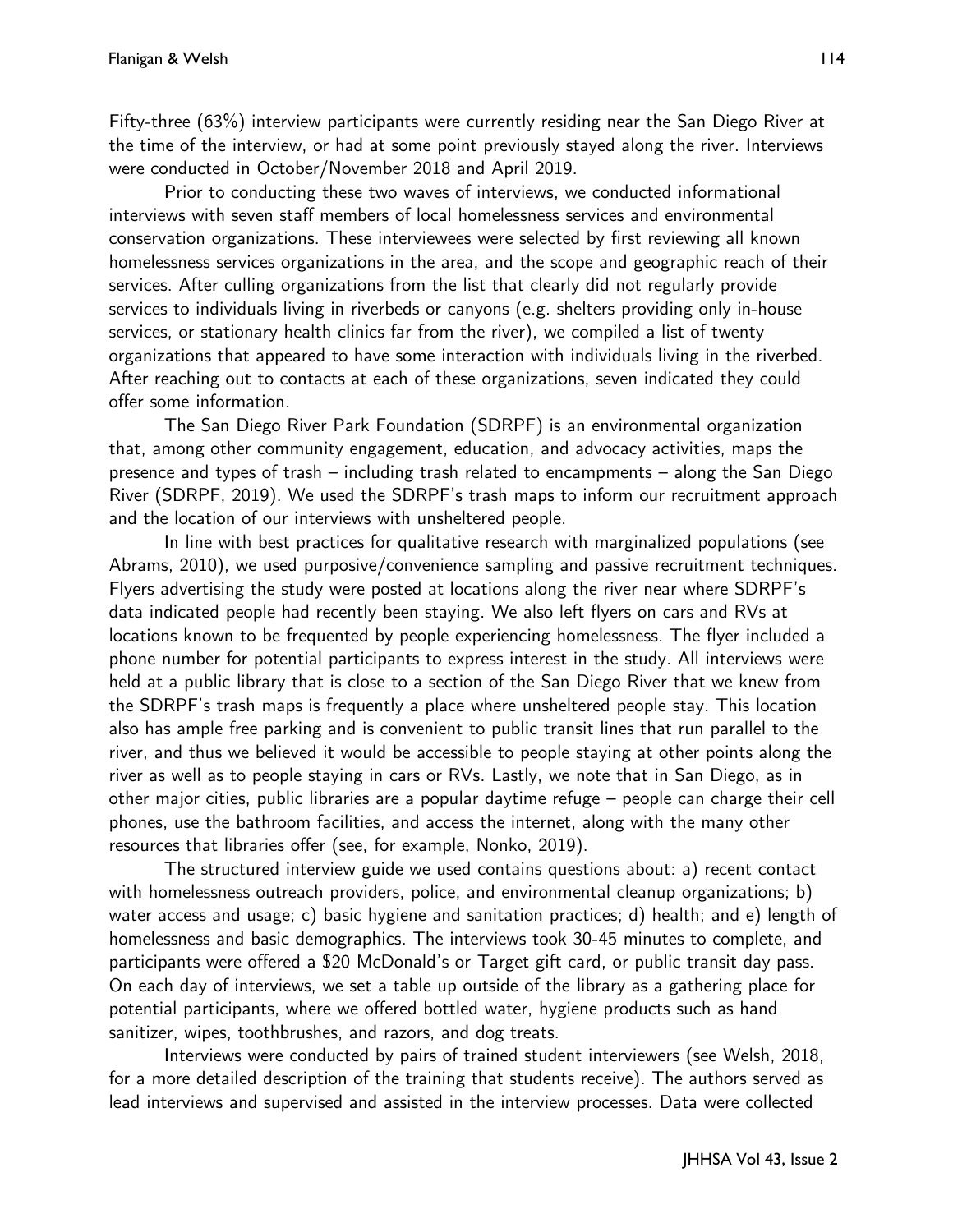using handwritten field notes, a procedure used by others studying the needs of vulnerable populations (see Palta et al., 2016).

Field notes were transformed, coded and analyzed quantitatively. Excel was used to calculate descriptive statistics. For open-ended questions, use of inductive, thematic coding (Braun & Clarke, 2006) identified key themes around issues such as survival strategies and perceptions of police.

All data collection activities were reviewed and approved by the San Diego State University Institutional Review Board (IRB), and an amendment was submitted and approved prior to our Spring 2019 wave of data collection. Funding for research participants was derived from an internal university grant program.

### **Results**

 Our findings indicate very high levels of service disconnection and avoidance among the unsheltered population living along the San Diego River. In some instances, the people we spoke with actively avoided services (e.g., temporary shelters that were viewed as unclean and unsafe). For others, the term disconnection may be more accurate, as people frequently expressed an eagerness to accept services if they were designed and offered differently. Our findings also highlight the daily difficulties encountered and survival strategies used by unsheltered people to access hygiene and sanitation resources. Our data suggest that barriers to hygiene and sanitation have very serious consequences for unsheltered people's health and for public health in general.

 The demographics of our sample are consistent with the most recent point-in-time count of the unsheltered population in San Diego County (RTFH, 2019b). The gender identities of participants included 63.1% male, 33.3% female, and 1.2% different gender identity. The races/ ethnicities of participants included 59.5% White, 19% Black or African-American, 11.9% Hispanic or Latinx, 9.5% multiracial, 1.2% Asian or Pacific Islander, and 1.2% Native American. The mean age of participants was 44.8 years; nearly 70% of participants were between 30 and 59 years of age. When asked about their usual "residence", 80.9% reported being unsheltered/ staying "outside," 63.1% stayed in the riverbed, 16.7% stayed in canyons, 11.9% stayed in vehicle, 3.5% stayed in emergency shelters, and 14.3% stayed someplace else.<sup>2</sup> The mean length of homelessness for participants was 9.6 years.

The mean length of homelessness shows that many people in our sample have experienced long-term and/or multiple periods of homelessness. In the City of San Diego in 2019, 22 percent of unsheltered individuals were chronically homeless; this term includes those experiencing homelessness for more than a year or experiencing multiple recent episodes of homelessness, and with a concomitant disabling condition (RTFH, 2019a). This figure is more than twice as high in some cities in San Diego County (RTFH, 2019a), and though we did not ask about disability explicitly, likely many in our sample fall into this category.<sup>3</sup>

 $2$  These percentages do not add up to 100% as individuals experiencing unsheltered homelessness are highly mobile and may stay in various locations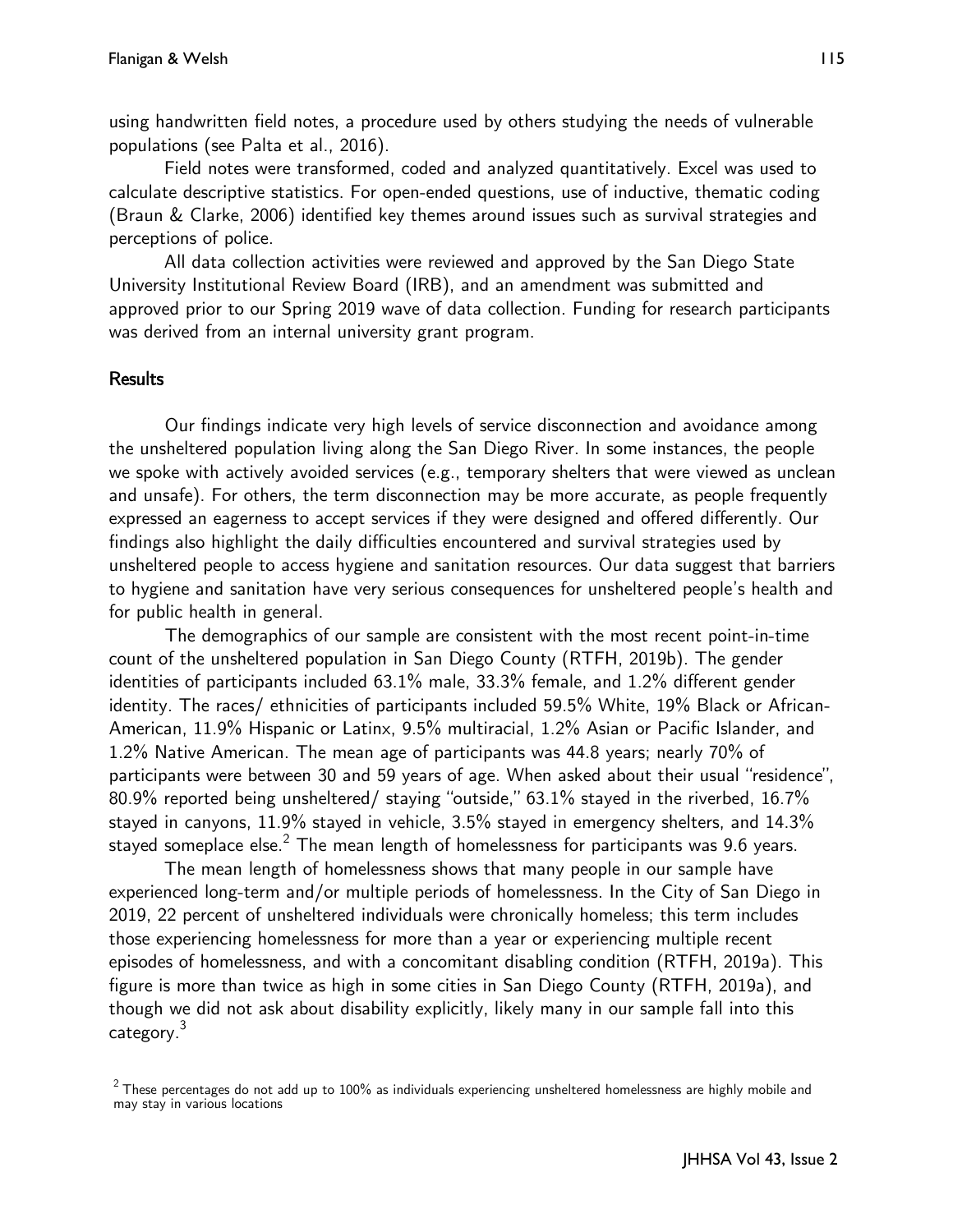We believe that our data accurately reflects living conditions identified as we saw people emerge from the river beds, and noticed mud, twigs in hair, and other indicators that people were truly staying "in nature." Further, we did not exclude any interested participants from the study, and we repeatedly reminded participants that all data were being collected anonymously.

### Rates of Service Access and System Interaction

Overall, our sample reported very low rates of connections to health and social service providers. As shown in table 1, less than a third (28.6%) of our interview participants reported an interaction in the past 30 days with a homelessness service provider. Nearly 40% reported having at least one contact with police during this time, and almost half (47.6%) had interacted with an environmental organization. There are notable differences in rates of institutional contacts: the river dwelling population seems to have less institutional interaction overall compared to non-river dwelling individuals with the exception of interactions with environmental cleanup crews.

| Institution                  | Location where one usually sleeps |                           |  |
|------------------------------|-----------------------------------|---------------------------|--|
|                              | River/canyon $(n=56)$             | Non-river/canyon $(n=28)$ |  |
| Homeless service providers   | 12                                | 12                        |  |
| Police                       | 21                                | 12                        |  |
| Environmental organizations  | 32                                | 8                         |  |
| <i>Note.</i> Sample size 84. |                                   |                           |  |

Nearly 40 percent  $(n=33)$  of our interviewees reported having at least one police contact in the past 4 weeks, and 19 percent  $(n=16)$  reported having lost their personal belongings due to a police sweep in the previous 4 weeks. Some police contacts are with the HOT (Homeless Outreach Team), but respondents tended to not differentiate the HOT from the "regular" police, and instead tried to avoid police contact altogether.

# Reasons for Disconnection from Services or System Avoidance

Two-thirds of the people we spoke with were currently staying or had at some point stayed near the San Diego River and/or in one of San Diego's many canyons. A large

 $3$  We have been unable to locate data on the mean length of homelessness for individuals in San Diego. Homelessness is often dynamic and episodic, with people cycling in and out of homelessness over the course of their lives (Broll & Huey, 2017; Kuhn & Culhane, 1998; Jasinski, Wesely, Wright, & Mustaine, 2010). This can make accurately remembering and reporting one's total length of homelessness more challenging, thus complicating data collection.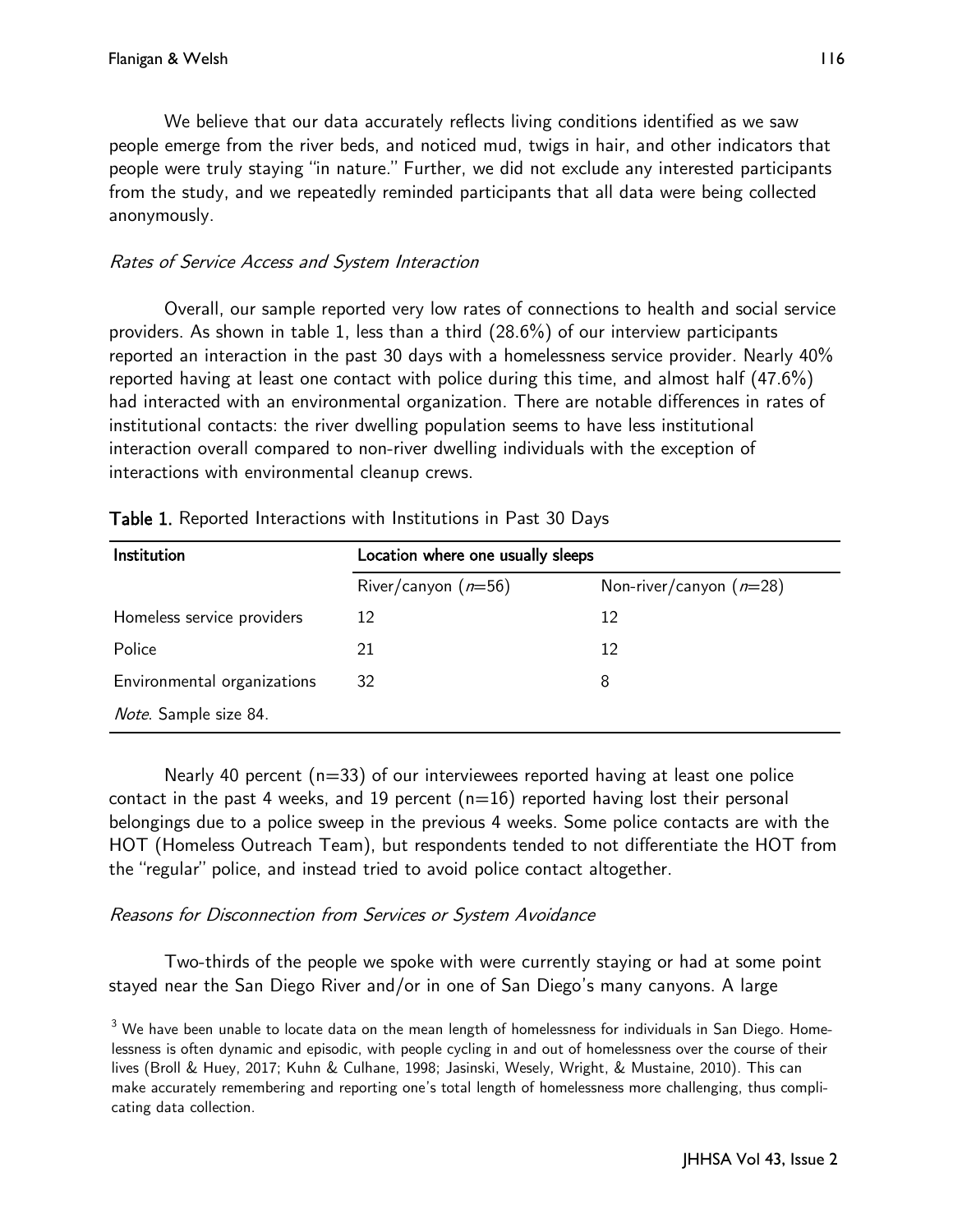majority reported staying either "outside" or in cars or RVs in the most recent month. A smaller percentage reported staying someplace else, including at a hotel or at a friend or family member's house. Several people described a routine practice of saving up to stay at a hotel for a couple of nights every month to shower and sleep in a bed.

The vast majority of interviewees avoided the shelter system. Reasons included not being able to stay with one's partner or pet, lack of safety, the risk of having one's possessions stolen, and not trusting other unsheltered people. As one interviewee put it, "when you get that many homeless people in one room, it's bad." Several people expressed concern about a lack of cleanliness and hygiene in the shelters.

The people we spoke with described their living arrangements as either a) "loners" who seek out places to stay out of public view and away from other unsheltered people; b) couples in committed relationships who stay together and rely on each other for safety; or c) as part of a group of family members, friends, or acquaintances who stay together in encampments with as many as 20 other people. People identifying with the last type – and particularly women – expressed that there is safety and "strength in numbers." Loners or "lone wolves" gave similar safety reasons, stating that people who stay together often do so "for drug reasons," as one of our interviewees put it. There was also a concern among loners and couples that larger groups attract police attention.

A desire to avoid police was also reported by several service providers; an environmental organization reported its staff and volunteers encounter individuals who are "clearly on edge" due to fear of police interaction, and share that they "hope to be out of the public eye." Homelessness service providers reported that individuals live in the riverbed in part to avoid arrest due to outstanding warrants, or because of police harassment, such as during the 2017 Hepatitis A outbreak. Interview participants also describe staying by the river in order to be "off the radar from police;" police as being "the only ones who make [me] feel unsafe;" and incidents of police removing and destroying their belongings. Interviews indicated a common belief among unsheltered people that police are a threat to their daily safety and survival.

# Health Concerns and Low Service Access

Our interviewees described a variety of health concerns. These include Crohn's disease, E. coli and other food poisoning, Hepatitis A and C infections, kidney stones and other kidney problems, MRSA (Methicillin-resistant Staphylococcus aureus) infections, "weak" or "bad" bladders, scabies infections, shingles, stomach ulcers, and urinary tract infections. Individuals also reported symptoms of drug withdrawal.

During interviews we also observed open sores and infections, especially on individuals' feet and at sites of needle injection. Upon offering dental care products to interview participants, several individuals laughed and opened their mouths, showing us that they no longer had teeth. We also observed individuals under the influence of substances or experiencing withdrawal, or mental health symptoms such as hallucinations, talking to people who were not present, or talking in "word salad." 4

At the request of homelessness service providers, during our Spring 2019 interviews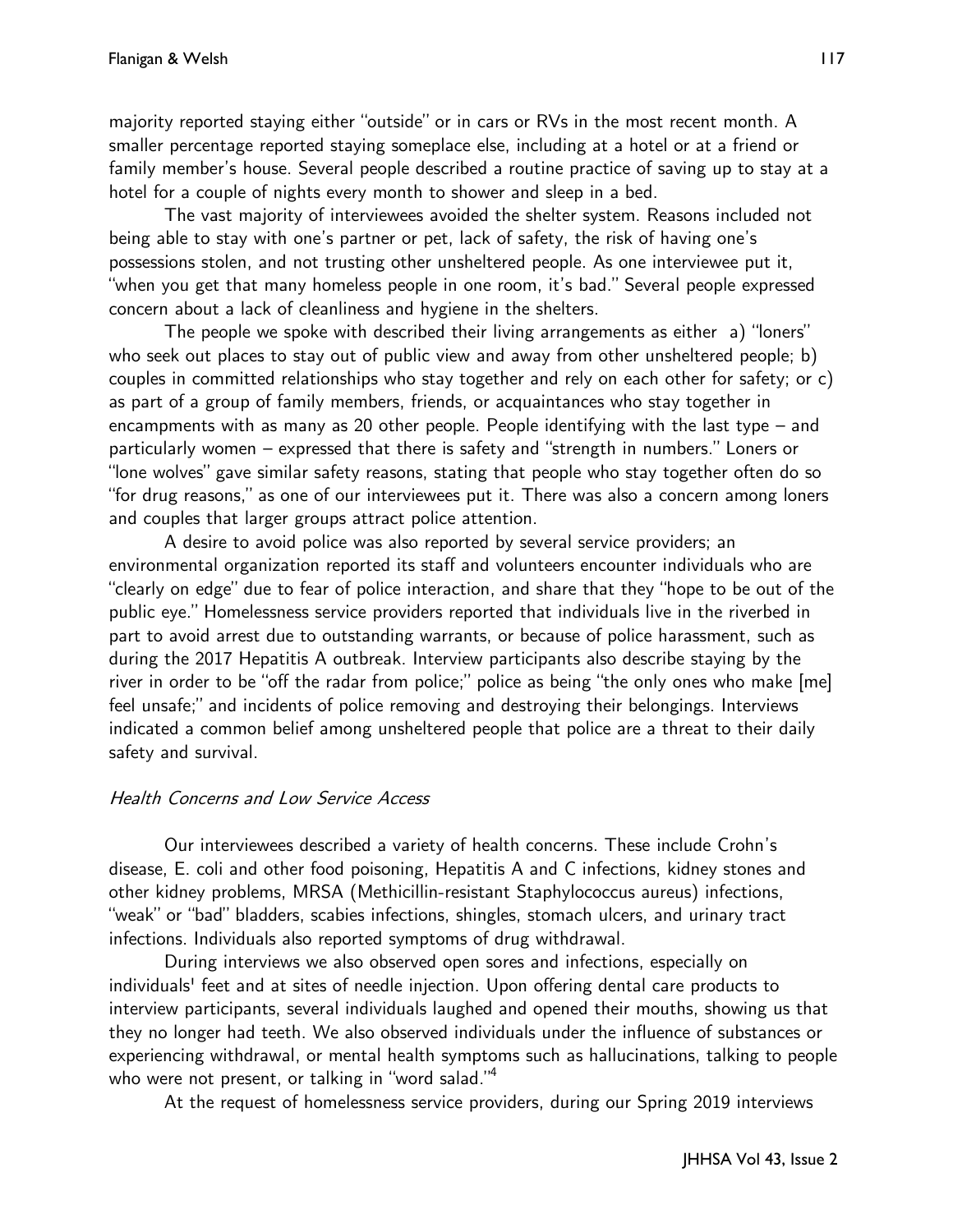we also asked about individuals' experiences with several infectious diseases, including Hepatitis A, shigellosis, and typhus. The results can be seen in table 2. While the sample size is small, the number of people reporting these illnesses and symptoms is much higher than would be found in the general population, and higher for river dwelling individuals than for non-river dwelling individuals experiencing homelessness. Over 40% percent of our overall spring sample, and nearly 58% of our river dwelling Spring sample, either knew someone who had contracted Hepatitis A, or had contracted it themselves. Nearly one-fifth of our overall sample had experienced another type of serious illness, and/or bloody or severe diarrhea. Rates of both of these serious health incidents were higher among the river/canyon-dwelling sample (26.9% and 34.6% respectively).

| Disease/illness or symptom                                                                                       | Location where one usually sleeps |                           |  |  |
|------------------------------------------------------------------------------------------------------------------|-----------------------------------|---------------------------|--|--|
|                                                                                                                  | River/canyon $(n=26)$             | Non-river/canyon $(n=16)$ |  |  |
| Hepatitis A—self                                                                                                 | 5                                 | 0                         |  |  |
| Hepatitis A—someone you know                                                                                     | 10                                | 2                         |  |  |
| Shigellosis, typhus, or another serious ill-<br>ness                                                             | -7                                | 1                         |  |  |
| Bloody diarrhea or severe diarrhea that<br>needed medical treatment                                              | 9                                 | 0                         |  |  |
| Note. These questions were asked only in Spring 2019 interviews. The sample size for these ques-<br>tions is 42. |                                   |                           |  |  |

Table 2. Reported History of Communicable Disease While Experiencing Homelessness

Participants also reported concern about access to water and bathrooms. Of fifty-six participants living in riverbeds or canyons, 30.4% reported feeling somewhat or very concerned about water access, and 67.9% reported feeling somewhat or very concerned about bathroom access. These concerns were expressed by an even higher percentage of nonriver or canyon dwelling individuals. Of twenty-eight participants not living in riverbeds or canyons, 46.4% reported feeling somewhat or very concerned about water access, and 71.4% reported feeling somewhat or very concerned about bathroom access. Women, in particular, expressed concern about having consistent access to bathrooms. As one female participant put it, "I'm fairly concerned because I am a female. I'm more vulnerable when I need to use the bathroom." Other female participants referenced health issues (such as urinary tract infections) that make bathrooms an urgent necessity. Tables 3 shows common hygiene and

 $<sup>4</sup>$  In some cases, we did not engage in interviews, or ended interviews early, if we were concerned that the participant was</sup> unable to exercise informed consent. In these cases, interested interview participants were nonetheless offered an incentive even if they did not participate or complete a full interview. As noted previously, student-researchers were trained in the informed consent process, including how to assess a potential participant's capacity to consent, how to minimize the risk of coercion in obtaining consent, and ensuring the information about informed consent is presented in a language that is understandable to the potential participant. Both authors were present at and closely supervised all days of interviews, and students were instructed that if they had any concerns about a participant's capacity to consent, that they should refer that individual to us, as one of us is educated as a social worker and has training and work experience in mental health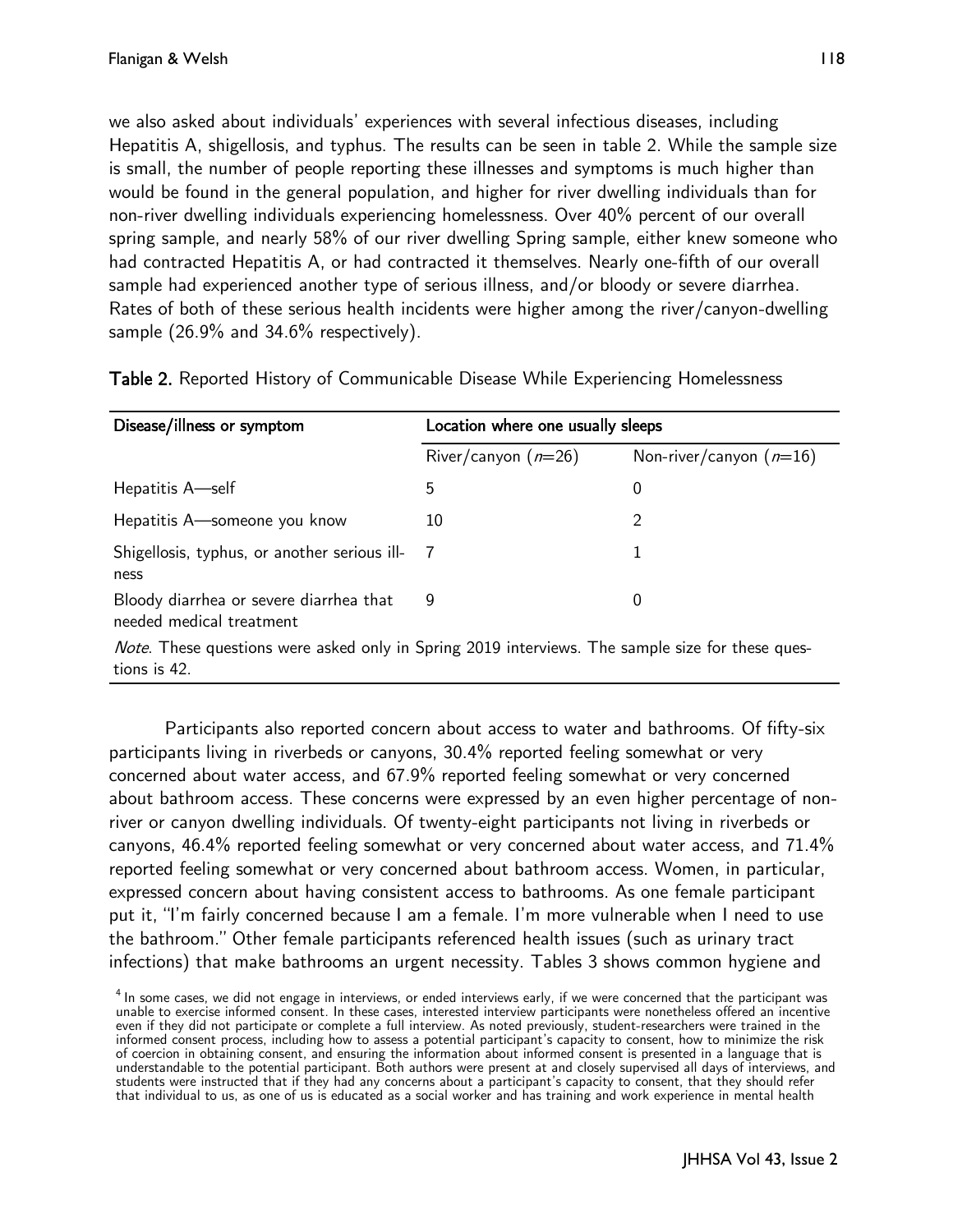sanitation practices reported by our study sample.

| Sanitation and hygiene practice                                         | Location where one usually sleeps |                           |  |
|-------------------------------------------------------------------------|-----------------------------------|---------------------------|--|
|                                                                         | River/canyon $(n=56)$             | Non-river/canyon $(n=28)$ |  |
| Rarely/never wash hands before eating                                   | 7                                 | 3                         |  |
| Use soap when able to wash hands                                        | 45                                | 21                        |  |
| Bathe in port-a-potty or public restroom                                | 11                                | 6                         |  |
| Bathe in business establishment (e.g. gas<br>station or coffee shop)    | 17                                | 8                         |  |
| Bathe at service provider or shelter                                    | 12                                | 6                         |  |
| Defecate in port-a-potty or public re-<br>stroom                        | 28                                | 14                        |  |
| Defecate at business establishment (e.g.<br>gas station or coffee shop) | 32                                | 20                        |  |
| Self or encampment group practices open<br>defecation                   | 41                                | 11                        |  |
| Use river water for drinking                                            | 1                                 | 0                         |  |
| Use river water for non-drinking purposes                               | 11                                | 2                         |  |
| <i>Note.</i> Sample size 84.                                            |                                   |                           |  |

**Table 3.** Reported Sanitation and Hygiene Practices ( $n=84$ )

Rather than interacting with government or nonprofit service providers, the individuals in our sample reported a high level of reliance on private businesses to meet bathroom needs. Our sample reported that 69.1% rely on restaurants and gas stations for bathroom access, compared to the 7.1% that rely on homeless service providers. For drinking water, 47.6% of people purchase bottled water, and of the 61.9% that use drinking fountains and tap water, the vast majority access this tap water from restaurants or from hose spigots at business establishments and private apartment complexes. Accessing showers is difficult, with very few individuals (less than five percent) reporting taking showers at homeless service providers.

As suggested by table 3, it may be that the river dwelling population is less often concerned about bathroom access because there is more engagement in open defecation – nearly three-quarters (73.2%) of our river dwelling respondents reported that they and/or their encampment members practice open defecation, compared to just over a third (39.3%) of non-river dwelling respondents. These relatively low levels of concern may be because their daily lives are very much organized around survival strategies to ensure access to water and sanitation. Interview participants indicate they built their schedules around access to water, and have perfected elaborate systems to ensure water access.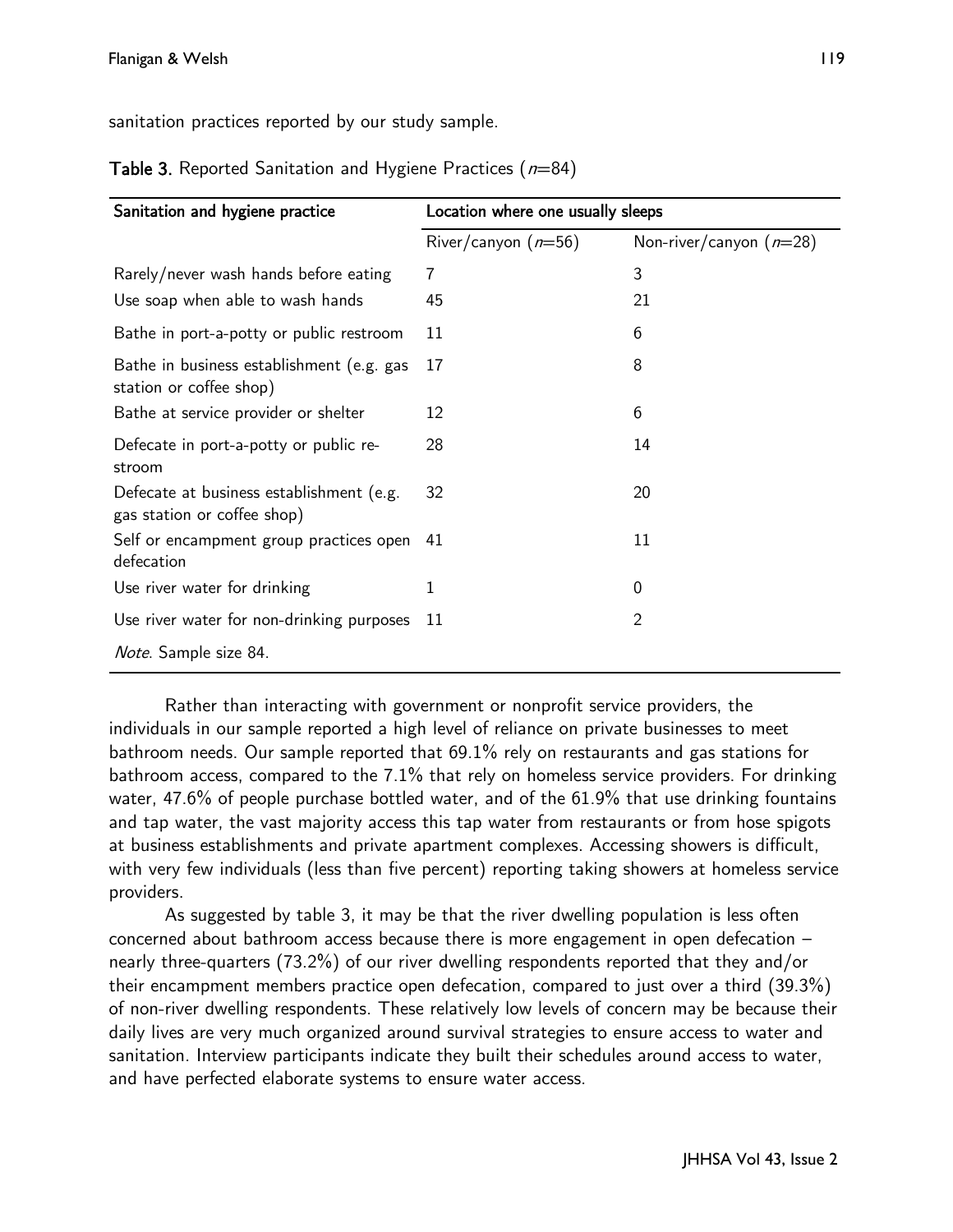#### Service Providers' Barriers to Serving this Population

Our interviews with service providers revealed that no organizations actively provided services to people staying in the riverbed as one of their primary target populations. Some organizations provided services on a one-off or occasional basis, or suspected that some of their clientele left their riverbed homes for services (e.g. a mobile shower provider whose users sometimes had leaves and twigs in their hair and "appear to live deep in nature"). In fact, our staff interviewees found themselves unable to name any organizations that conducted regular outreach in the riverbed. This was reflected in our interviews with unsheltered people: just over 21% of individuals who stayed near the river reported interacting with service providers in the prior 30 days, compared to nearly 43% of individuals who did not stay near the river.

Staff safety. One reason for a lack of outreach is staff safety. Staff members from one homelessness service provider described two populations that lived in the riverbed: individuals who "chose" to be there with encampments that sometimes included furniture and showers, and others that had been "pushed" into the riverbed. They attributed this push to a cycle of police harassment that had driven people into the riverbed, particularly during the Hepatitis A outbreak of 2017. During the period following the outbreak, many individuals were cleared from urban areas in downtown San Diego due to a need to power wash streets and sidewalks (Halverstadt, 2017a, 2017b, 2017c). Unsheltered people were pushed into remote areas with fewer resources, and as one service provider reported, "These folks are irate." This particular organization stopped conducting outreach in the riverbed as staff members increasingly reported feeling unsafe. Staff of other organizations reported that their organization had never worked in the riverbed due to similar perceptions of an unsafe environment, and a sense that individuals living in the riverbed may be more likely to have a criminal background or to be active drug users. Many non-river dwelling unsheltered people also cited safety concerns as a reason for avoiding the riverbed.

People who take the trouble to be hidden may also resent being found. An environmental organization that worked in the riverbed described practices to avoid surprising or upsetting riverbed residents, such as announcing their presence and purpose from a distance, never entering or photographing individuals' living spaces, and never cleaning an encampment until it was clearly abandoned. Because this environmental organization engages in regular assessment and cleanups, staff reported feeling safer because they have relationships with many of the riverbed residents, a number of whom are long-time residents who prefer to stay in one location. "I've been seeing the same faces for years," one staff member reported. However, even the staff of this organization indicated that the climate had changed somewhat because of police activity, and that less experienced volunteers felt unsafe when encountering riverbed residents.

Resource constraints. Resources create a barrier to conducting outreach to river dwelling populations. Building relationships is time-consuming and repetitive; one service provider reported that less than 5% of people they approach during outreach accept services on their first encounter. The riverbed terrain is also difficult to traverse and must be covered on foot. For safety, staff are sent into the riverbed in groups. Another service provider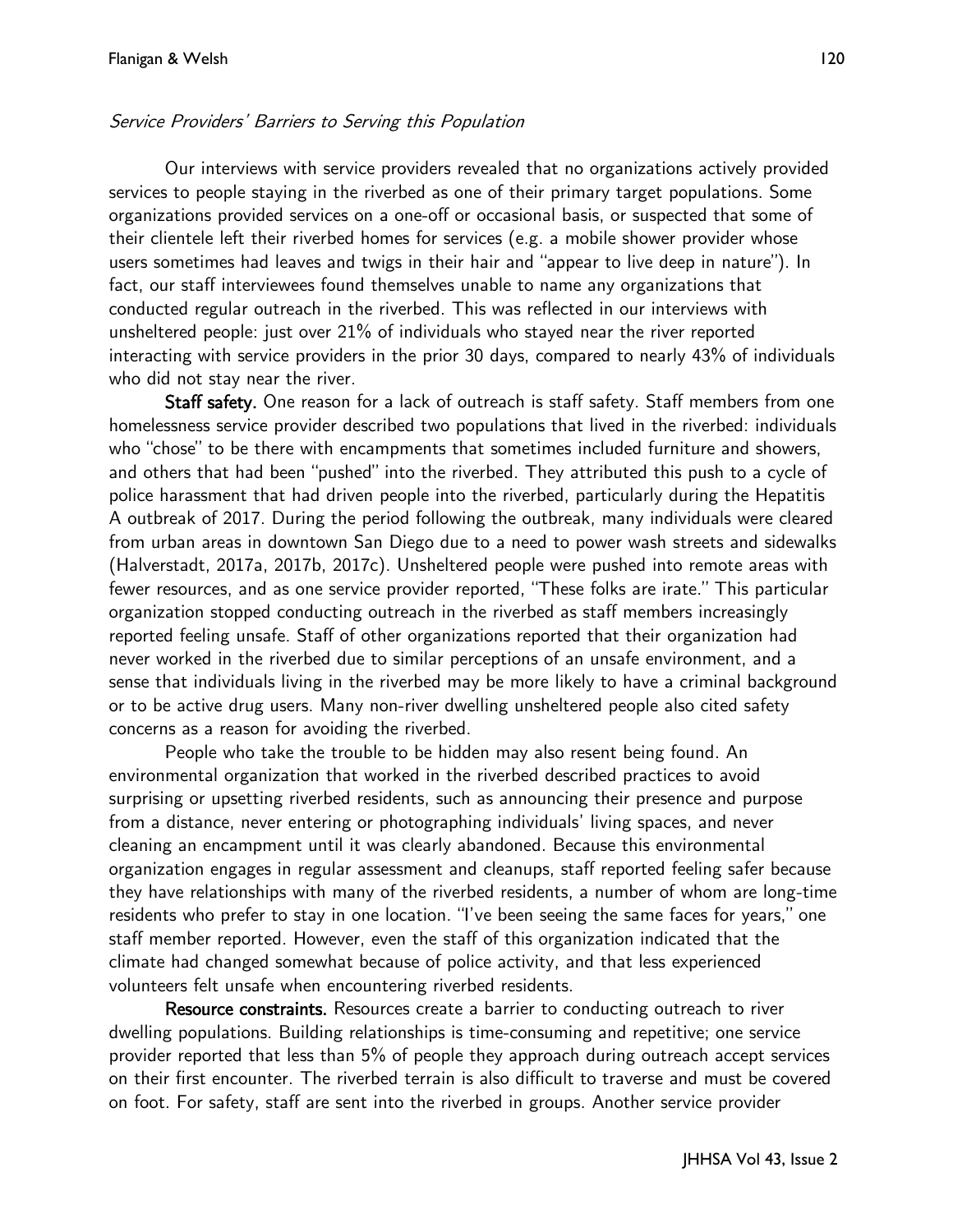reported that the river dwelling population is more likely to be chronically homeless, an expensive and difficult population to serve, whereas their organization prioritized the situationally homeless because they could get "more return for our efforts." For organizations already overstretched serving the more than 5,000 San Diegans experiencing unsheltered homelessness, the expense of extra time and staff needed to reach the smaller group of individuals in the riverbed seemed like a poor investment, especially when these individuals are perceived to be actively avoiding system encounters.

### **Conclusions**

Our analysis utilized an inductive, data-driven approach, and what emerges is evidence of a broad system composed of multiple interacting, and sometimes countervailing, subsystems that impact (or fail to impact) the lived experiences of unsheltered people. Research shows that homelessness is a common experience for individuals involved in the criminal justice system (Harzke et al., 2018), and our interviews reveal that the daily lives of people experiencing unsheltered homelessness along the riverbed are shaped by a desire to avoid the criminal justice subsystem and police contact. That is true even when that contact comes from Homeless Outreach Teams that exist to connect people with services. This finding is supported by prior research on role conflict in the trend toward city police agencies taking on homelessness outreach work (Welsh & Abdel-Samad, 2018).

Local public health agencies also partnered with police during the 2017 Hepatitis A outbreak in San Diego, and during that period police displacement of unsheltered people from downtown San Diego intensified (Halverstadt, 2017a, 2017b, 2017c), prompting many individuals to relocate to the river (Smith, 2017). This collaboration between the public health and criminal justice subsystems, in an effort to sanitize the more centrally-located and service-adjacent areas where unsheltered people lived, displaced this population to an environment with substantial health risks and more barriers to accessing services.

Individuals experiencing unsheltered homelessness along the riverbed also express an eagerness to avoid the emergency shelter subsystem. Shelters are a primary way in which unsheltered people can get connected to housing and other services (Gubits et al., 2013, 2015, 2016), so the low level of shelter utilization by our sample points to other ways in which this population may be especially disconnected from services. Mental health and substance abuse are two factors that may contribute substantially to connectedness to services, including shelters. The desire to avoid police scrutiny, coupled with substance abuse and/or mental health issues, can push unsheltered people further "out in nature" and away from potential health and human service provision. This reinforces perceptions by the public and service providers that people experiencing chronic unsheltered homelessness are difficult and expensive to help.

The people we spoke with – and particularly the river dwelling portion of our sample – report high rates of both open defecation and daily concern about bathroom access, as well as high rates of several serious communicable diseases. Thus, subsystems displacement activities have direct and serious implications for the health and safety of people experiencing homelessness. Barriers to accessing water, sanitation, and hygiene resources put unsheltered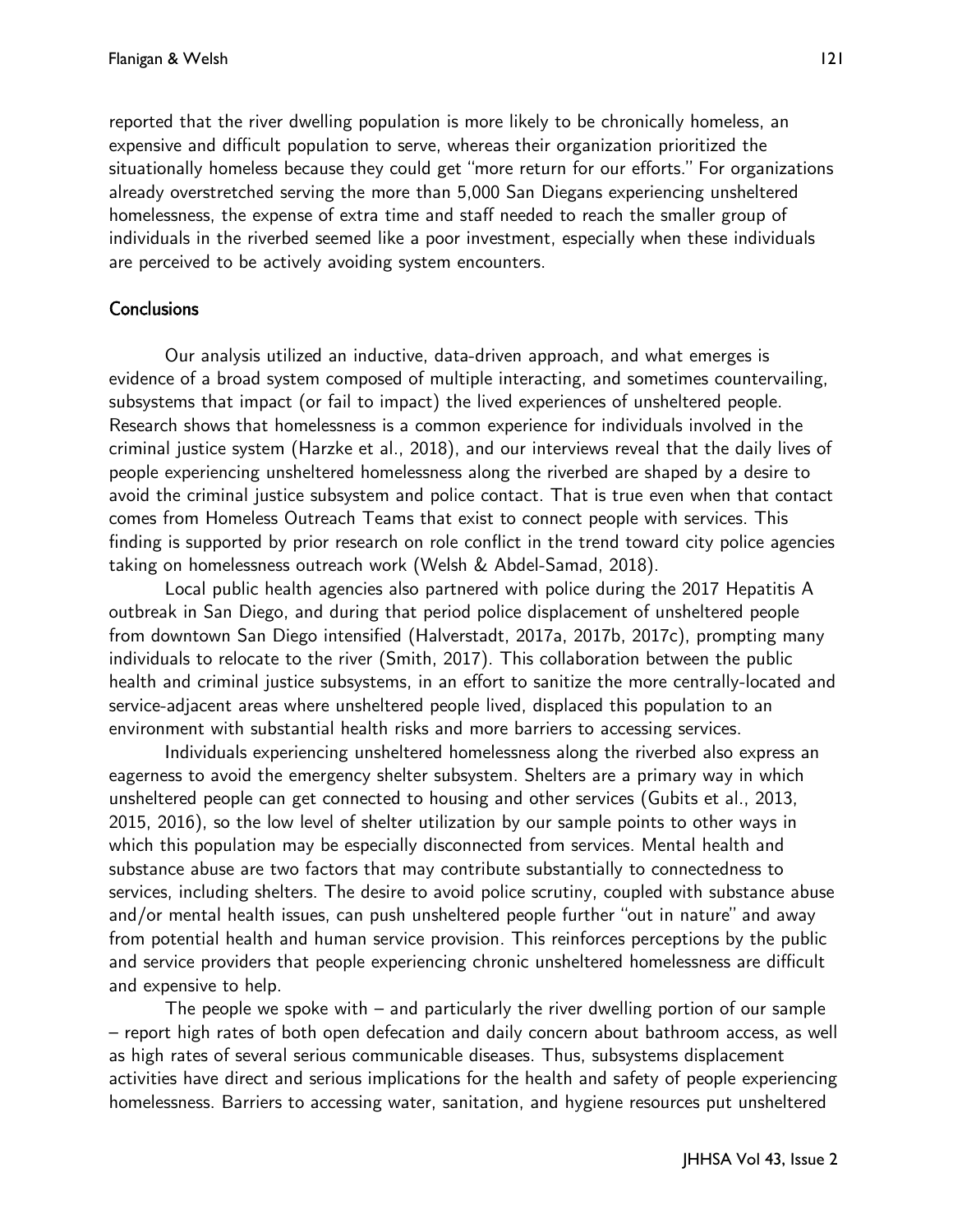people at substantially higher risk of contracting serious communicable diseases (ELC & EJCW 2018, Leibler et al., 2017, Levy & O'Connell 2004, O'Connell et al., 2010, Zlotnick et al., 2013), with the river/canyon-dwelling population at particularly high risk. As individuals move into more remote "natural" settings, risks of illness due to contaminated river and beach water (Given et al., 2006; Soller, et al., 2017), risks of wildfires due to encampments (Plummer, 2019), and widespread disease outbreaks (San Diego Health and Human Services [SDHHS], n.d.; Call et al., 2019) will pose increased hazards to the general public in addition to the community experiencing homelessness.

In the spirit of this symposium's focus on "strengthening health and human services for all," we argue that there is an urgent need for actors within subsystems that seem independent to understand their position as part of a broader system that impacts individuals experiencing homelessness. This will require actively coordinating beyond the level of the typical community coalition of service providers, not only to accomplish the usual goals of avoiding duplication of services and coordinating service provision, but also to circumvent perverse incentive structures that may cause one system to undermine or counteract another. Systems problems caused by actors monitoring a narrow range of variables related to one's own work – termed "policy resistance" – is a common "trap" in complex systems (Meadows, 2008).

Taking San Diego's Hepatitis A outbreak as an example, a policing subsystem that measures success by numbers of move-on citations issued, or a public health subsystem that measures success by blocks of sidewalk cleaned after a disease epidemic, may score high marks on their own agency's metrics of success. However, these subsystems are merely displacing individuals experiencing homelessness to less accessible locations with less access to hygiene and sanitation, thereby increasing risk of contagious disease outbreak along a watershed frequented by many members of the public, including San Diego's ample tourist population that enjoys beach recreation at the mouth of the river. These conflicts must be discussed frankly and openly, despite political pressures that make such conversations difficult. The solution Meadows presents to policy resistance is, "Let go. Bring in all the actors and use the energy formerly expended on resistance to seek out mutually satisfactory ways for all goals to be realized – or redefinitions of larger and more important goals that everyone can pull toward together," (2008, p. 116.)

As Meadows (2008) notes, system traps also present opportunities. A larger systems approach also means considering opportunities that exist within subsystems that are not always identified as key actors in a policy arena. An example is the role of the library subsystem in the broader system surrounding homelessness. Many libraries count individuals experiencing homelessness among their patrons making libraries an unexpected but valuable potential site for service provision (Nonko, 2019). The recycling and solid waste industries (through which individuals experiencing homelessness often gain income), the storage unit industry, and inexpensive hotel chains are other novel subsystems within which people experiencing homelessness are deeply embedded, and which might be leveraged in response to the problem of homelessness.

We do not pretend that integrating subsystems, and the difficult (often politically charged) conversations required, are easy. The sanitation and hygiene concerns of individuals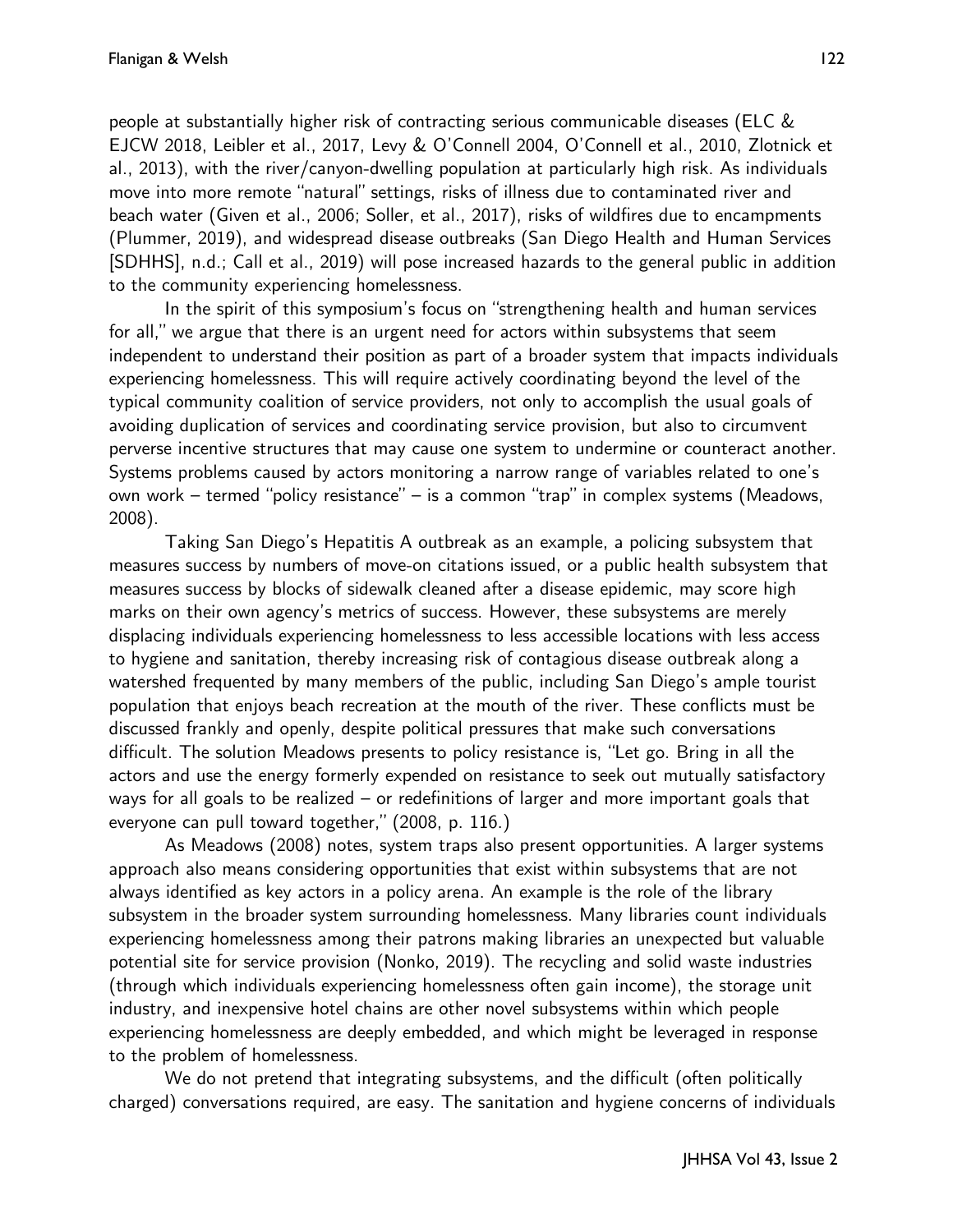experiencing homelessness are easy to solve from a technical perspective: first and foremost would be to provide more publicly-accessible bathrooms and showers in urban and peri-urban areas. Service providers and elected officials in San Diego are well aware of this need (Warth 2019), with some service providers offering services such as mobile showers (see for example Think Dignity, 2019). The San Diego County Health Department temporarily deployed portable toilets and handwashing stations during the 2017 Hepatitis A outbreak, but these were removed once public health officials determined the outbreak was contained (Murphy, 2019; Call et al., 2019.)

However, even in a city like San Diego, where homelessness is one of the hottest political topics, NIMBY opposition to the presence of individuals experiencing homelessness and to concomitant services is powerful (see for example Hargrove, 2015; Rivlin-Nadler 2019). These political challenges are exacerbated by a lack of political representation of and responsiveness to individuals experiencing homelessness, who typically do not have an effective voice in the political processes. As an example, a San Diego City Councilwoman who vocally opposed new homelessness services in her district insisted that those individuals experiencing homelessness in her area were not her constituents; when asked whose constituents individuals experiencing homelessness were, she replied, "I'm not sure." (Bowen, 2019). Bathrooms are surprisingly controversial and expensive (see for example Alpert Reyes, 2019; Chabria, 2017; Holland, 2018), with many public officials concerned about the use of restrooms for drug use, prostitution, and other illicit purposes. In San Diego, even with abundant political attention to homelessness and some political allies on the City Council (Warth 2019), controversy around service provision and appropriate policy solutions prevails.

We argue that the findings presented here are not idiosyncratic to San Diego or other areas with a lack of affordable housing. Rather, this crisis is national in scope (see for example Sisson et al., 2019). The pattern of people experiencing homelessness moving into watersheds, canyons, and other more remote natural settings is evident throughout California (Anderson, 2017; Gonzalez, 2018; Pimentel, 2017; Smith, 2017) and in other major cities of the Rocky Mountain States (Vickery, 2017) and the Southwest (DeMyers et al., 2017; Palta et al., 2016). We can expect these problems to be further exacerbated by natural disasters due to ongoing climate change (see for example CRP, 2019). Finally, NIMBY opposition to basic services for people experiencing homelessness is not unique to San Diego. We assert that as a first step, municipal and regional actors involved with homelessness must coordinate in an honest fashion to better understand where their systems intersect, and how to develop shared goals and metrics of success to avoid undermining one another's efforts. This first step must be met with bold decision making by elected leaders willing to consider the needs of their constituents without housing and broad-based public health and safety concerns, alongside the voices of their housed constituents. Future research should support these efforts by examining the social, political, and economic barriers to making hygiene and sanitation accessible to all.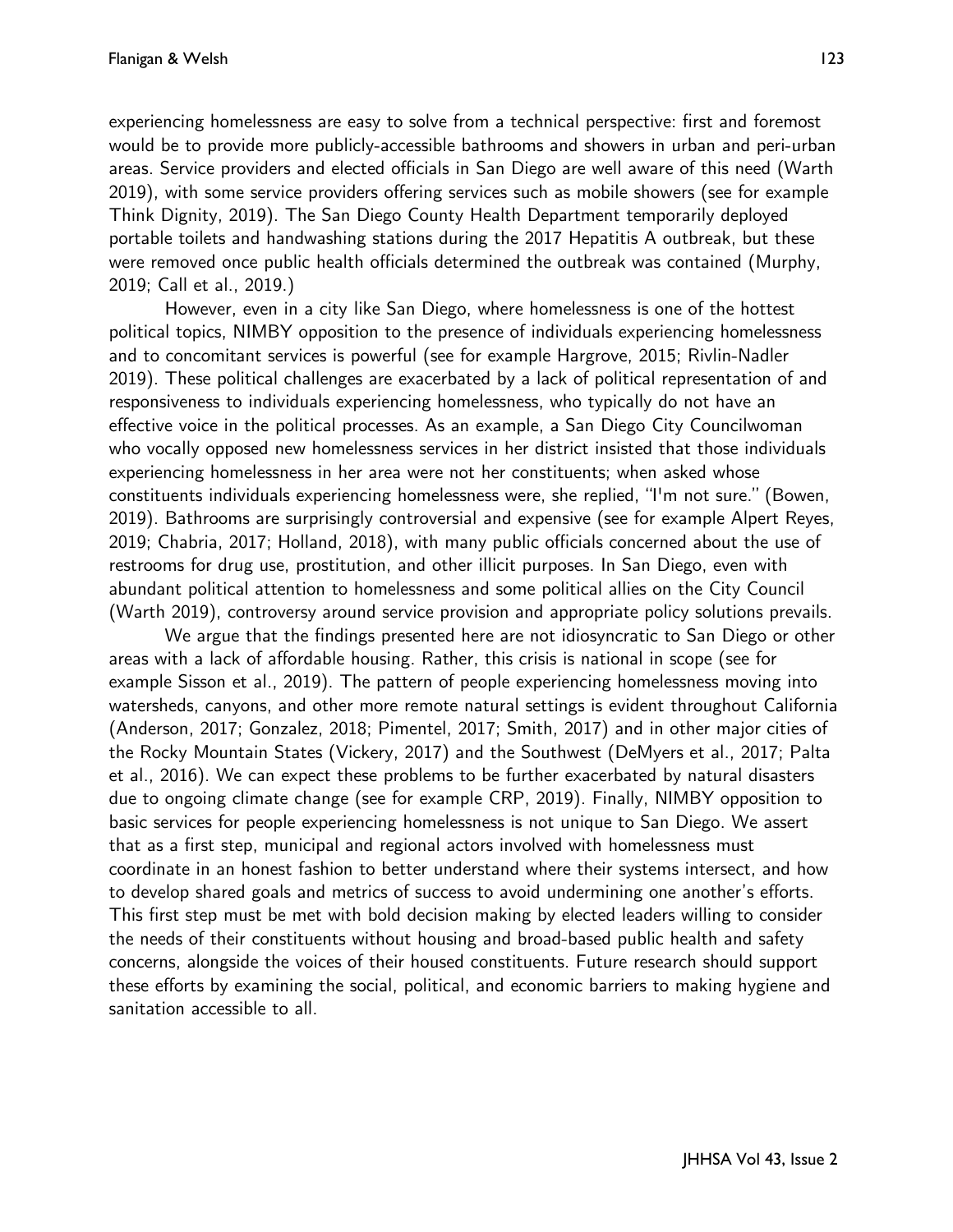### **References**

- Abrams, L. (2010). Sampling 'hard to reach' populations in qualitative research: The case of incarcerated youth. Qualitative Social Work, 9(4), 536-550.
- Alden, S. (2015a). Discretion on the frontline: The street level bureaucrat in English statutory homelessness services. Social Policy and Society, 14(1), 63-77.
- Alden, S. (2015b). Welfare reform and the street level bureaucrat in homelessness services. International Journal of Sociology and Social Policy, 35(5/6), 359-374.
- Alpert Reyes, E. (2019, June 10.) \$339,000 for a restroom? L.A. politicians balk at the cost of toilets for homeless people. Los Angeles Times. Accessed December 17, 2019 at[:](https://www.latimes.com/local/lanow/la-me-ln-homeless-bathroom-restroom-feces-skid-row-pit-stop-20190610-story.html) [https://www.latimes.com/local/lanow/la](https://www.latimes.com/local/lanow/la-me-ln-homeless-bathroom-restroom-feces-skid-row-pit-stop-20190610-story.html)-me-ln-homeless-bathroom-restroom-fecesskid-row-pit-stop-20190610-[story.html](https://www.latimes.com/local/lanow/la-me-ln-homeless-bathroom-restroom-feces-skid-row-pit-stop-20190610-story.html)
- American Psychological Association (APA) (n.d.) Health and Homelessness. Washington D.C.: American Psychological Association.
- Bonds, E. & Martin, L. (2016). Treating people like pollution: Homelessness and environmental injustice. Environmental Justice, 9(5), 137-141.
- Bourgois, P. & Schonberg, J. (2009). Righteous Dopefiend. Berkeley, CA: University of California Press.
- Bowen, Andrew (2019). "Her Campaign Is Over, But Vivian Moreno Is Still Knocking On Doors." KPBS News Radio, aired on April 24, 2019. Retrieved from https:// www.kpbs.org/news/2019/apr/24/city-councilwoman-vivian-moreno-district-8 housing/
- Braun, V. & Clarke, V. (2006). Using thematic analysis in psychology. *Qualitative Research* in Psychology, 3(2), 77-101.
- Brodkin, E. & Maimundar, M. (2010). Administrative exclusion: Organizations and the hidden costs of welfare claiming. Journal of Public Administration Research and Theory, 20(4), 827–848.
- Broll, R. & Huey, L. (2017). "Every time I try to get out, I get pushed back": The role of violent victimization in women's experience of multiple episodes of homelessness. Journal of Interpersonal Violence, online first at [https://journals.sagepub.com/](https://journals.sagepub.com/doi/10.1177/0886260517708405) [doi/10.1177/0886260517708405.](https://journals.sagepub.com/doi/10.1177/0886260517708405)
- Brown, R., Hemati, K., Riley E., Lee, C., Ponath, C., Tieu, L., Guzman, D., & Kushel, M. (2017). Geriatric conditions in a population-based sample of older homeless adults. Gerontologist, 57(4), 757-766.
- Brown, R., Kiely, D., Bharel, M. & Mitchell, S. (2013) Factors associated with geriatric syndromes in older homeless adults. Journal of Health Care for the Poor and Underserved, 24(2), 456-468.
- Call, H., Kirkland, D., Boyani, S., Farr, A., Kieu, T., Lopez, E., Stieber, A., Wadstrom, C., Wijaya, F., Windisch, S., Calzo, J., Felner, J. (2019). Action4Health Community Report: Findings on Youth Homelessness, Health, and Stigma. San Diego, CA: San Diego State University.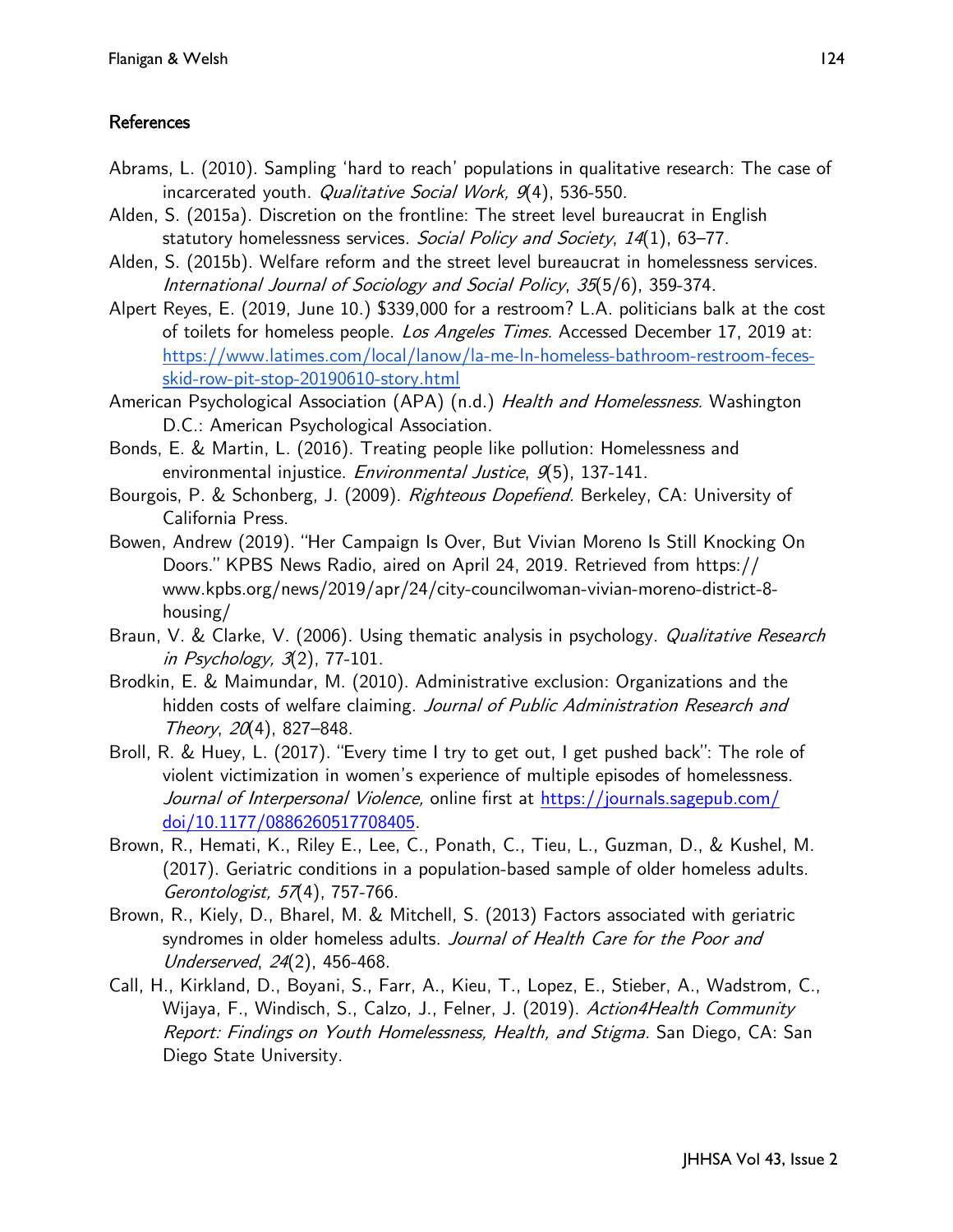- Chabria, A. (2017, May 18.) With homeless using it as a bathroom, Central Library spends thousandson cleaning. The Sacramento Bee. Accessed December 17, 2019 at: <https://www.sacbee.com/news/local/article151666212.html>
- Climate Reality Project [CRP] (2019, October 16). Homelessness and the Climate Crisis. Accessed December 17, 2019 at: [https://www.climaterealityproject.org/blog/](https://www.climaterealityproject.org/blog/homelessness-and-climate-crisis) [homelessness](https://www.climaterealityproject.org/blog/homelessness-and-climate-crisis)-and-climate-crisis
- Clochesy, J., Gittner, L., Hickman, R., Floersch, J., & Carten, C. (2012). Wait, won't! Want: Barriers to health care as perceived by medically and socially disenfranchised communities. Journal of Health and Human Services Administration, 38(2), 174-214.
- Cox, J. (2017, February 21). San Diego 2nd-least affordable city for homebuyers. San Diego Business Journal.
- Dear, M. & Wolch, J. (1987) Landscapes of despair: From deinstitutionalization to homelessness. Princeton: Princeton University Press.
- DeMyers, C., Warpinski, C & Wutich, A. (2017). Urban water insecurity: A case study of homelessness in Phoenix, Arizona. Environmental Justice, 10(3), 72-80.
- DeVuono-Powell, S. (2013). Homeless encampments in Contra Costa County: A report for the Contra Costa County Flood Control and Water Conservation District. Martinez, CA: Contra Costa County.
- Didenko, E. & Pankratz, N. (2007). Substance Use: Pathways to Homelessness? Or a Way of Adapting to Street Life? Visions, 4(1), 9-10.
- Diez Roux, A. (2011). Complex Systems Thinking and Current Impasses in Health Disparities Research. American Journal of Public Health, 101(9), 1627-1634.
- Environmental Law Clinic (ELC) and Environmental Justice Coalition for Water (EJCW) (2018). Basic & Urgent: Realizing the Human Right to Water and Sanitation for Californians Experiencing Homelessness. Berkeley, CA: University of California Environmental Law Clinic.
- Eschenfelder, B. (2010). Using community based assessments to strengthen nonprofitgovernment collaboration and service delivery. Journal of Health and Human Services Administration, 32(4), 405-446.
- Fertig, A., Corso, P., & Balasubramaniam, D. (2012). Benefits and costs of a free community-based primary care clinic. Journal of Health and Human Services Administration, 34(4), 456-470.
- Fowler, P., Hovmand, P., Marcal, K. & Das, S. (2019). Solving Homelessness from a Complex Systems Perspective: Insights for Prevention Responses. Annual Review of Public Health, 40, 465-486.
- Fowler, P., Wright, K., Marcal, K., Ballard, E., & Hovmand, P. (2018). Capability Traps Impeding Homeless Services: A Community-Based System Dynamics Evaluation. Journal of Social Services Research, 45(3), 348-359.
- Garcia, A. (2017). Ending Transitional Homelessness in San Jose, California: A Process Evaluation of the City of San Jose's Plan to Convert a Hotel/Motel into a Single Room Occupancy Living Unit for the Transitionally Homeless. Unpublished Master thesis. San Jose State University.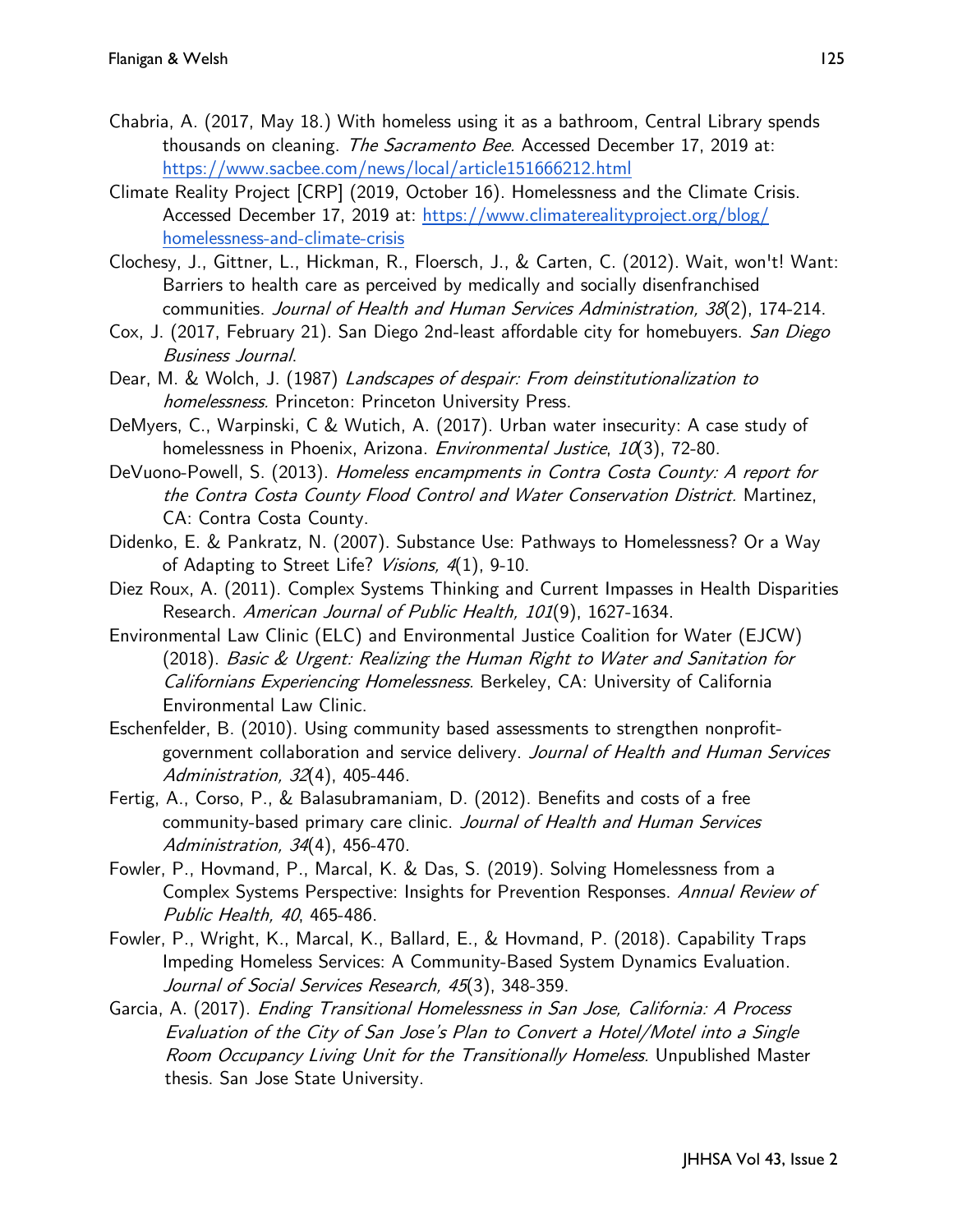- Given, S., Pendleton, L., & Boehm, A. (2006). Regional Public Health Cost Estimates of Contaminated Coastal Waters:  A Case Study of Gastroenteritis at Southern California Beaches. Environmental Science & Technology, 40(16), 4851-4858.
- Greenberg, G. & Rosenheck, R. (2008). Jail incarceration, homelessness, and mental health: a national study. Psychiatric Services, 59(2), 170-177.
- Gubits, D., Spellman, B., Dunton, L., Brown, S., & Wood, M. (2013). Interim Report: Family Options Study. Washington, DC: U.S. Department of Housing and Urban Development.
- Gubits, D., Shinn, M., Bell, S., Wood, M., Dastrup, S., Solari, C., Brown, S.R., Brown, S., Dunton, L., Lin, W., McInnis, D., Rodriguez, J., Savidge, G., Spellman, B., & Abt Associates (2015). Family Options Study: Short-Term Impacts of Housing and Services Interventions for Homeless Families. Washington, DC: U.S. Department of Housing and Urban Development.
- Gubits, D., Shinn, M., Wood, M.,Bell, S., Dastrup, S., Solari, C., Brown, S.R., McInnis, D., McCall, T., & Kattel, U. (2016) Family Options Study: Three-Year Impacts of Housing and Services Interventions for Homeless Families. Washington, DC: U.S. Department of Housing and Urban Development.
- Halverstadt, L. (2017a, October 2). The move is on to push the homeless out of East Village. Voice of San Diego. Retrieved from https://www.voiceofsandiego.org/ topics/govern ment/the-move-is-on-to-push-the-homeless-out- of-east-village/.
- Halverstadt, L. (2017b, November 27). The city's walking a legal tight rope with its Hep A and homelessness strategies. *Voice of San Diego*. Retrieved from https:// www.voiceofsandiego.org/topics/govern ment/citys-walking-legal-tight-rope-hephomelessness-strategies/.
- Halverstadt, L. (2017c, December 4). What it took to clear 17th Street. Voice of San Diego. Retrieved from [https://www.voiceofsandiego.org/topics/news/to ok](https://www.voiceofsandiego.org/topics/news/to%20ok-clear-17th-street/)-clear-17th[street/.](https://www.voiceofsandiego.org/topics/news/to%20ok-clear-17th-street/)
- Hargrove, D. (2015, March 10). Not in my backyard canyon. Accessed December 17, 2019 at: [https://www.sandiegoreader.com/news/2015/mar/10/ticker](https://www.sandiegoreader.com/news/2015/mar/10/ticker-talmadge-kensington-transient-camps/)-talmadge-kensingtontransient-[camps/#](https://www.sandiegoreader.com/news/2015/mar/10/ticker-talmadge-kensington-transient-camps/)
- Harzke, A., & Pruitt, S. (2018). Chronic medical conditions in criminal justice involved populations. Journal of Health and Human Services Administration, 41(3), 306-347.
- Henry, M., Mahathey, A., Morrill, T., Robinson, A., Shivji, A., & Watt, R. (2018). The 2018 Annual Homelessness Assessment Report (AHAR) to Congress. Part 1: Point-in-Time Estimates of Homelessness. Washington, D.C.: U.S. Department of Housing and Urban Development.
- Herring, C. & Lutz, M. (2015). The roots and implications of the USA's homeless tent cities. City,  $19(5)$ , 689-701.
- Holland, G. (2018, May 29). It took more than a decade to open public bathrooms on skid row. After three months, they're already gone. Los Angeles Times. Accessed December 17, 2019 at: [https://www.latimes.com/local/lanow/la](https://www.latimes.com/local/lanow/la-me-ln-homeless-bathroom-shutdown-20180529-story.html)-me-ln-homelessbathroom-shutdown-20180529-[story.html](https://www.latimes.com/local/lanow/la-me-ln-homeless-bathroom-shutdown-20180529-story.html)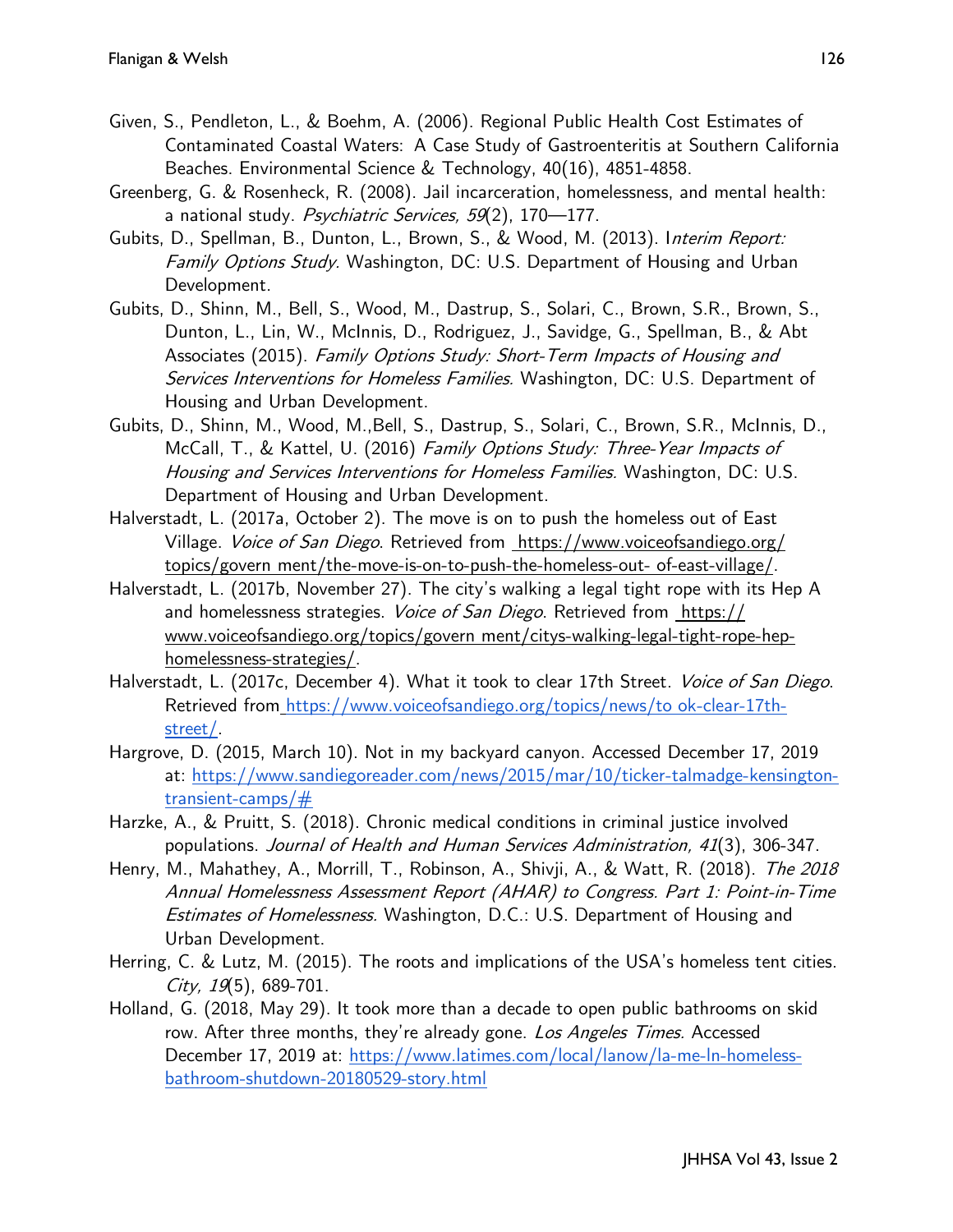- Hopper, K. (2003). *Reckoning with homelessness.* Ithaca, NY: Cornell University Press. Horn, J. (2015, February 2). America's finest, least affordable city. San Diego Union Tribune. Accessed June 25, 2019 at: https://www.sandiegouniontribune.com/ business/real-estate/sdut-realtor-least-affordable-homes-real-estate-2015feb02 story.html.
- HSH.com (2019). The salary you must earn to buy a home in the 50 largest metros. Accessed June 10, 2019 at: https://www.hsh.com/finance/mortgage/salary-homebuying-25-cities.html#san-diego
- Huey, L. (2016). There is no strength in emotions: The role of street enculturation in influencing how victimized homeless women speak about violence. Journal of Interpersonal Violence, 31(10), 1817-1841.
- Jasinski, J., Wesely, J., Wright, J., & Mustaine, E. (2010). *Hard lives, mean streets:* Violence in the lives of homeless women. Boston: Northeastern University Press.
- Kidder, D., Wolitski, R., Campsmith, M., & Nakamura, G. (2007). Health status, health care use, medication use, and medication adherence among homeless and housed people living with HIV/AIDS. American Journal of Public Health, 97(12), 2238-2245.
- Kuhn, R. & Culhane, D. (1998). Applying cluster analysis to test a typology of homelessness by pattern of shelter utilization: Results from the analysis of administrative data. American Journal of Community Psychology, 26, 207-232.
- Kushel, M., Vittinghoff, E., & Hass, J. (2001). Factors associated with the health care utilization of homeless persons. Journal of the American Medical Association, 285(2), 200-206.
- Kusmer, K. (2001). *Down and out, on the road: The homeless in American history*, Oxford: Oxford University Press.
- Leibler, J. Nguyen, D., León, C., Gaeta, J. and Perez, D. (2017). Personal hygiene practices among urban homeless persons in Boston, MA. International Journal of Environmental Research and Public Health, 14, 928-936.
- Levy, A. (2017, June 1). San Diego lags behind its peers on housing production. Voice of San Diego.
- Levy, B. & O'Connell, J. (2004). Healthcare for homeless persons. New England Journal of Medicine, 350(23), 2329-2332.
- Loftus-Farren, Z. (2011). Tent cities: An interim solution to homelessness and affordable housing shortages in the United States. *California Law Review, 99*(4), 1037-1081.
- Luke, D. & Stamatakis, K. (2012). Systems science methods in public health: dynamics, networks, and agents. Annual Review of Public Health, 33, 357-376.
- Markowitz, F. (2006). Psychiatric hospital capacity, homelessness, and crime and arrest rates. Criminology,  $44(1)$ , 45-72.
- Martin, E. (2015). Affordable housing, homelessness, and mental health: What health care policy needs to address. Journal of Health and Human Services Administration, 38 (1), 67-89.
- Minnery, J. & Greenhalgh, E. (2007). Approaches to homelessness policy in Europe, the United States, and Australia. Journal of Social Issues, 63(3), 641-655.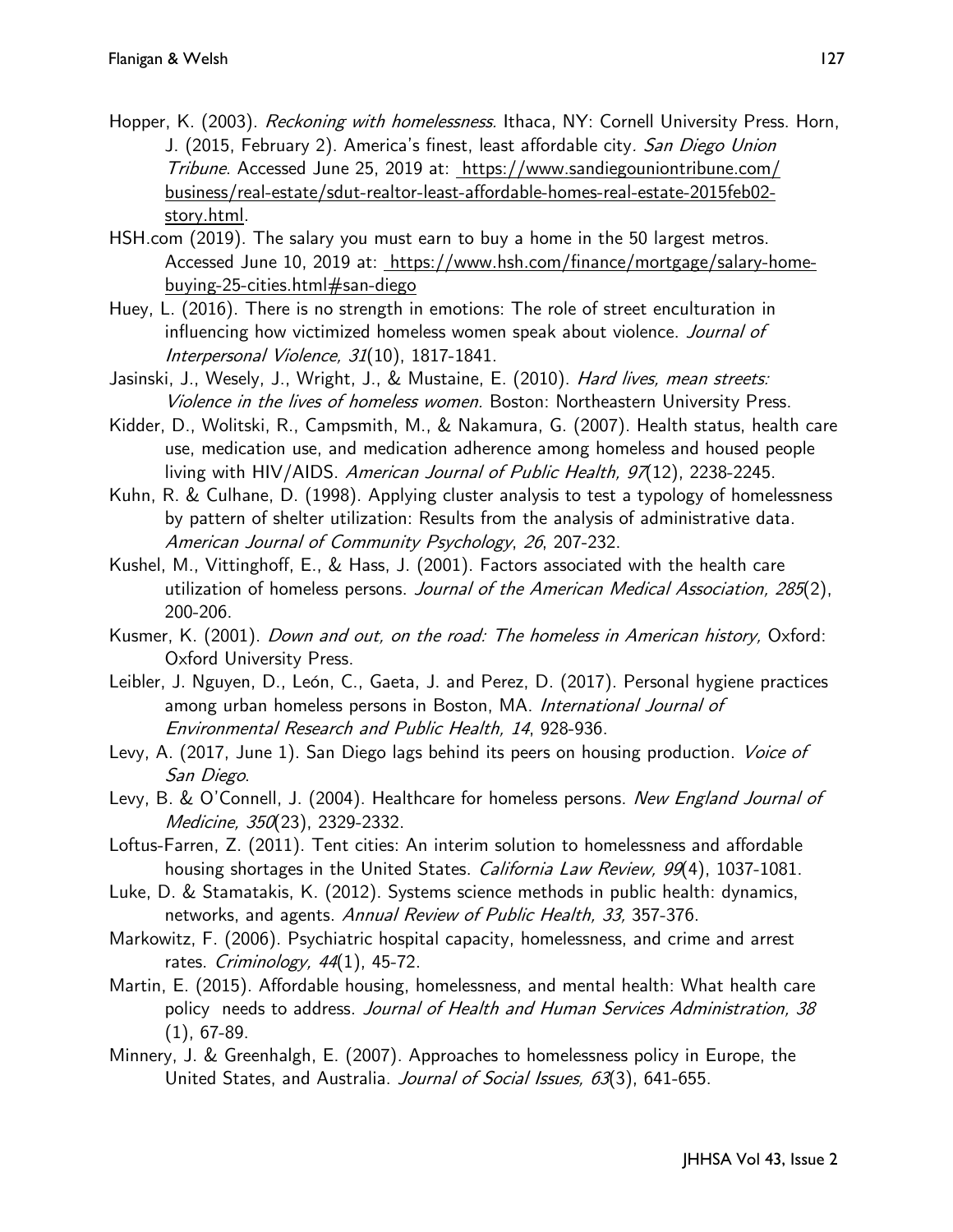- Mitchell, D. & Heynen, N. (2009). The geography of survival and the right to the city: Speculations on surveillance, legal innovation, and the criminalization of intervention. Urban Geography, 30(6), 611-632.
- Murphy, S. (2009). "Compassionate" Strategies of Managing Homelessness: Post-Revanchist Geographies in San Francisco. Antipode, 41(2), 305-325.
- Murphy, S. (2019, June 12). Access to bathrooms harder to find for downtown homeless. KPBS. Accessed June 12, 2019 at https://www.kpbs.org/news/2019/jun/12/3-sideside-porta-potties-downtown-san-diego-cost-/
- National Alliance to End Homelessness (NAEH) (2019). State of Homelessness. Accessed June 10, 2019 at https://endhomelessness.org/homelessness-in-america/ homelessness-statistics/state-of-homelessness-report/
- National Alliance to End Homelessness (NAEH) (2015). Foster Youth and Homelessness: What are the Risk Factors? Accessed June 11, 2019 at

[https://endhomelessness.org/foster](https://endhomelessness.org/foster-kids-and-homelessness-what-are-the-risk-factors/)-kids-and-homelessness-what-are-the-risk-factors/

- National Coalition for the Homeless (NCH) (2010). Tent Cities in America: A Pacific Coast Report. Washington, D.C.: National Coalition for the Homeless.
- National Coalition for the Homeless (NCH) (2009). Mental Illness and Homelessness. Washington, D.C.: National Coalition for the Homeless.
- National Coalition for the Homeless (NCH) (2017). Substance Abuse and Homelessness. Washington, D.C.: National Coalition for the Homeless.
- National Law Center on Homelessness and Poverty (NLCHP) (2014). No Safe Place: The Criminalization of Homelessness in U.S. Cities. Washington, DC.: National Law Center on Homelessness and Poverty.
- Nonko, E. (2019, January 22). Library systems embracing their new roles as social service hubs. Next City. Accessed December 10, 2019 at: [https://nextcity.org/daily/entry/](https://nextcity.org/daily/entry/library-systems-embracing-their-new-roles-as-social-service-hubs) library-systems-[embracing](https://nextcity.org/daily/entry/library-systems-embracing-their-new-roles-as-social-service-hubs)-their-new-roles-as-social-service-hubs
- O'Connell, J., Oppenheimer, S., Judge, C., Taube, R., Blanchfield, B., Swain, S., & Koh, H. (2010). The Boston Health Care for the Homeless Program: A Public Health Framework. American Journal of Public Health, 100(8), 1400-1408.
- Palta, M., du Bray, M., Stotts, R. Wolf, A & Wutich, A (2016). Ecosystem Services and Disservices for a Vulnerable Population: Findings from Urban Waterways and Wetlands in an American Desert City. Human Ecology 44, 463-478.
- Polcin, D. (2015). Co-occurring substance abuse and mental health problems among homeless persons: Suggestions for research and practice. Journal of Social Distress and the Homeless,  $25(1)$ , 1-10.
- Plummer, M. (2019, December 10). Fire risks tied to homelessness in San Diego's canyons leave residents on edge. *Inewssource.* Retrieved on December 17, 2019 from [https://](https://inewsource.org/2019/12/10/san-diego-homeless-canyon-wildfires/) [inewsource.org/2019/12/10/san](https://inewsource.org/2019/12/10/san-diego-homeless-canyon-wildfires/)-diego-homeless-canyon-wildfires/.
- Regional Task Force on the Homeless (RTFH) (2019) a. Annual Report on Homelessness in the San Diego Region. San Diego: Regional Task Force on the Homeless.
- Regional Task Force on the Homeless (RTFH) (2019) b. 2019 WeALL Count Data & Results: General. San Diego: Regional Task Force on the Homeless.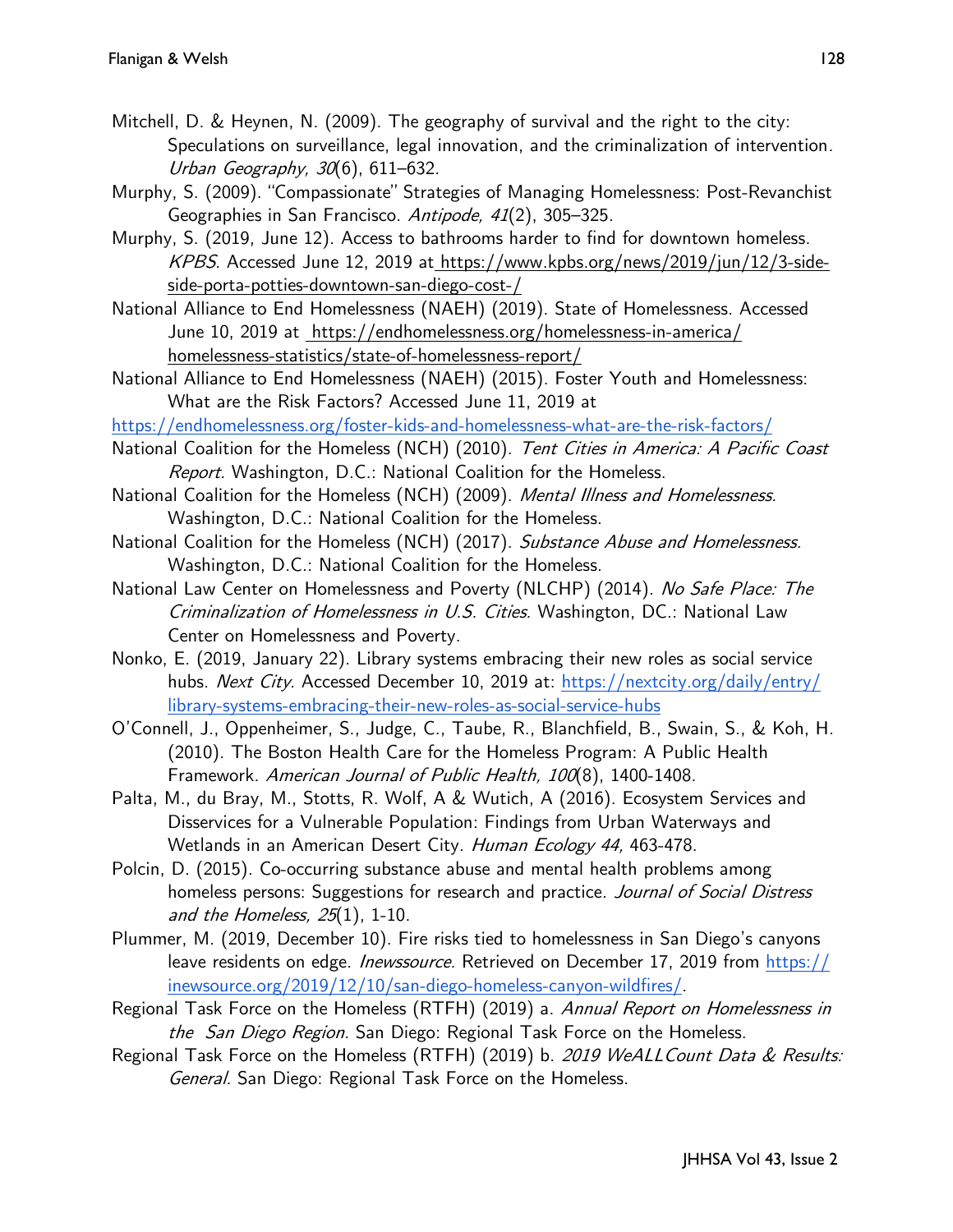- Rivlin-Nadler, M. (2019, May 15). San Diego Bans Homeless From Sleeping, Living in CarsOnce Again. KQED News. Accessed December 17, 2019 at: [https://www.kqed.org/](https://www.kqed.org/news/11747357/san-diego-once-again-bans-homeless-from-sleeping-living-in-cars) [news/11747357/san](https://www.kqed.org/news/11747357/san-diego-once-again-bans-homeless-from-sleeping-living-in-cars)-diego-once-again-bans-homeless-from-sleeping-living-in-cars
- Sanchez, C. (2011). Tricks of the Shade: Heat Related Coping Strategies of Urban Homeless Persons in Phoenix, Arizona. Unpublished Master thesis. Arizona State University.
- San Diego County Health and Human Services Agency (SDHHS) (n.d.) Hepatitis A Outbreak. Accessed June 12, 2019 at: [https://www.sandiegocounty.gov/content/sdc/](https://www.sandiegocounty.gov/content/sdc/hhsa/programs/phs/community_epidemiology/dc/Hepatitis_A/outbreak.html) [hhsa/programs/phs/community\\_epidemiology/dc/Hepatitis\\_A/outbreak.html](https://www.sandiegocounty.gov/content/sdc/hhsa/programs/phs/community_epidemiology/dc/Hepatitis_A/outbreak.html)
- San Diego River Park Foundation (SDRPF). (2019). Healthy River, Health Community. Accessed on June 17, 2019 at [https://sandiegoriver.org/healthy\\_river.html.](https://sandiegoriver.org/healthy_river.html)
- Schinka, J. & Byrne, T. (2018). Aging and Life Expectancy in Homeless Veterans: Nine Questions. Washington, D.C.: U.S. Department of Veterans Affairs National Center on Homelessness Among Veterans.
- Schanzer, B., Dominguez, B., Shrout, P., & Caton, C. (2007). Homelessness, Health Status, and Health Care Use. American Journal of Public Health, 97(3), 464-469.
- Shah, M., Liu, Q., Mancuso, D., Marshall, D., Felver, B., Lucenko. B., & Huber, A. (2015). Youth at Risk of Homelessness Identifying Key Predictive Factors among Youth Aging Out of Foster Care in Washington State. Olympia, WA: Department of Social and Health Services.
- Shiell, A., Hawe, P., & Gold, L. (2008). Complex interventions or complex systems? Implications for health economic evaluation. The BMJ, 336(7656), 1281-1283.
- Sisson, P., Andrews, J., & Bazeley, A. (2019, May 15). The affordable housing crisis, explained. Curbed. Accessed December 17, 2019 at [https://](https://www.curbed.com/2019/5/15/18617763/affordable-housing-policy-rent-real-estate-apartment) [www.curbed.com/2019/5/15/18617763/affordable](https://www.curbed.com/2019/5/15/18617763/affordable-housing-policy-rent-real-estate-apartment)-housing-policy-rent-real-estate[apartment](https://www.curbed.com/2019/5/15/18617763/affordable-housing-policy-rent-real-estate-apartment)
- Smith, J. (2017, November 5). San Diego River teeming with homeless despite city cleanup efforts following Hep A outbreak. San Diego Union-Tribune. Retrieved on June 20, 2019 from [https://www.sandiegouniontribune.com/news/environment/sd](https://www.sandiegouniontribune.com/news/environment/sd-me-river-homeless-encampments-20171030-story.html)-me-riverhomeless-[encampments](https://www.sandiegouniontribune.com/news/environment/sd-me-river-homeless-encampments-20171030-story.html)-20171030-story.html.
- Soller, J., Schoen, M., Steele, J., Griffith, J., & Schiff, K. (2017). Incidence of gastrointestinal illness following wet weather recreational exposures: Harmonization of quantitative microbial risk assessment with an epidemiologic investigation of surfers. Water Research, 121, 280-289.
- Soss, J. (2002). Unwanted Claims: Th e Politics of Participation in the U.S. Welfare System. Ann Arbor, MI: University of Michigan Press.
- Sparks, T. (2012). Governing the Homeless in an Age of Compassion: Homelessness, Citizenship, and the 10-year Plan to End Homelessness in King County, Washington. Antipode, 44(4), 1510-1531.
- Stuart, F. (2014). From "Rabble Management" to "Recovery Management": Policing Homelessness in Marginal Urban Space. Urban Studies, 51(9), 1909-1925.
- Szymkowiak, D. & Montgomery, A. (2019). Returns to VHA Homeless Programs Among Unstably Housed Veterans. Washington, D.C.: U.S. Department of Veterans Affairs National Center on Homelessness Among Veterans.